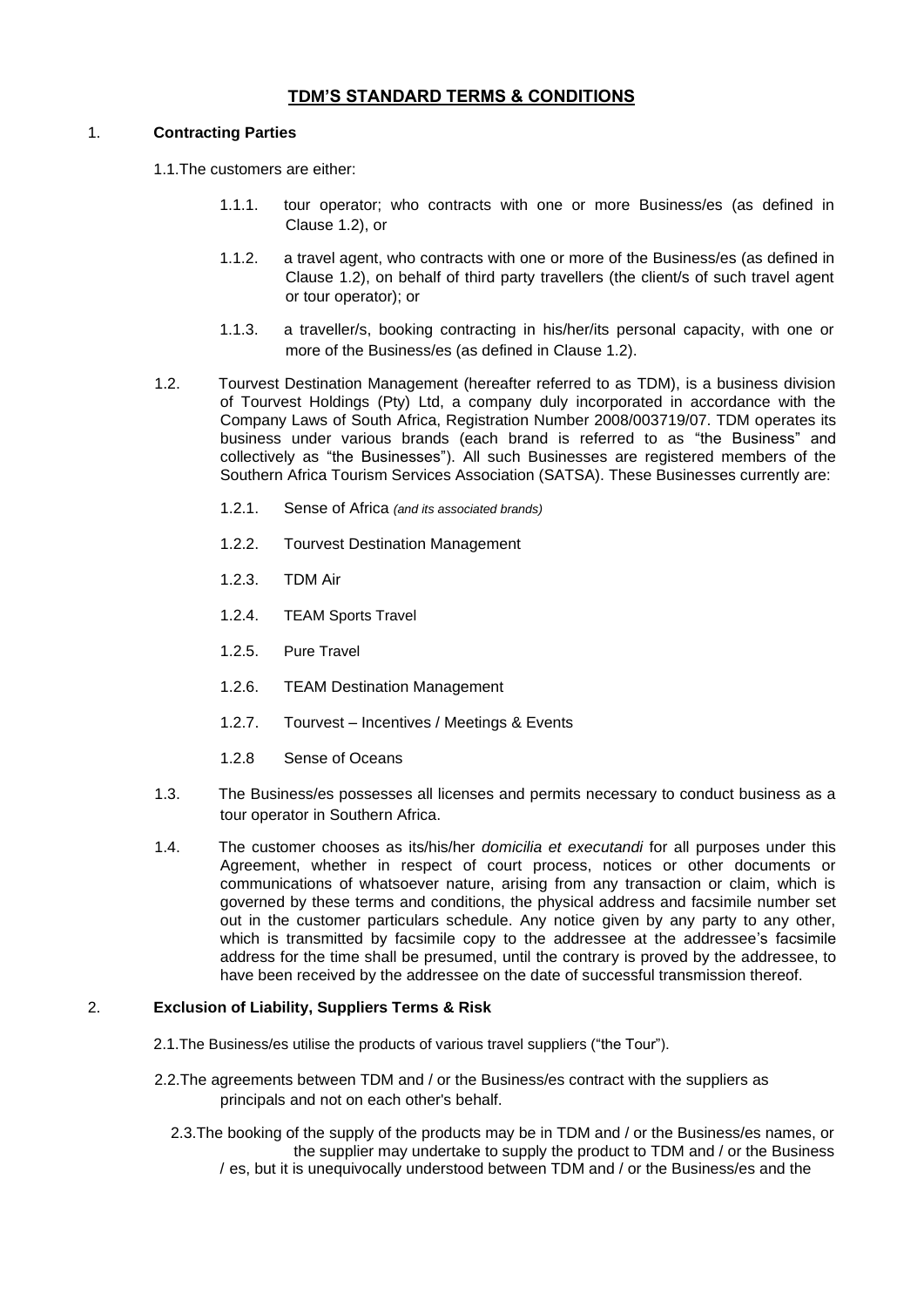supplier that TDM and / or the Business/es will not make use of the supply or provide the product to the traveller. The supplier is obliged to render the product, paid for by TDM and / or the Business / es, to travellers whose names will be furnished to the supplier in due course by TDM and / or the Business/es. Thus the supplier knows that the products, to be rendered in the future, will be rendered to travellers in terms of the agreement it has with TDM and / or the Business/es. Moreover, the supplier knows that if it renders the future products to the traveller satisfactorily, this will constitute performance in terms of the agreement with TDM and / or the Business/es, discharging the supplier's obligation towards both TDM and / or the Business/es and the traveller, the latter of whom will be the recipient.

- 2.4. While the Business/es makes every effort:
	- 2.4.1. to engage quality suppliers among the airlines, hotels, tour operators and other service providers to provide the travel products making up the Tour featured in this brochure; and
	- 2.4.2. to ensure that the various services making up the Tour will be carried out efficiently and as specified,

it does not have direct control over the provision of services by suppliers and shall not be liable for any loss, damage, injury, additional cost, accident, delay, irregularity that may be occasioned by any error or default, act or omission of any supplier in carrying out the arrangements of the Tour, or otherwise in connection therewith.

- 2.5. The Business/es accepts no liability for:
	- 2.5.1. changes, omissions or delays before or during the course of the Tour occasioned by technical difficulties, weather conditions, communication breakdowns or events beyond the control of the Business/es;
	- 2.5.2. any cancellation or curtailment of the Tour as a result of the customer's personal circumstances, e.g. death or illness,

"the Changed Circumstances Event/s".

All expenses occasioned by the Changed Circumstances Event/s, including but not limited to unscheduled extensions or curtailment of accommodation, changes to scheduled flights, additional airfares, telephone and meal costs, etc, will be for the customer's account.

- 2.6. If in the opinion of the Business/es the fulfilment of the Tour is considered impossible, illegal or inadvisable because of weather conditions, unrest, strikes, war and/or any other adverse factors beyond the Business/es control, the Business/es may at any time cancel the Tour or what remains of it or make alterations to the route, accommodation, price and/or any other aspect thereof as it deems fit, and any losses and expenses resulting from such cancellation or alteration shall be for the account of the customer.
- 2.7. All bookings are subject to the terms and conditions specified by the supplier of the services which make up the Tour. The Business/es will provide on request, the identity of the supplier and such supplier's terms and conditions may include, but are not limited to, provisions regarding the cancellation fees or amendment fees applicable to confirmed reservations, refunds/no refunds for no-shows/ unused services; late booking fees; baggage allowances; confirmation of flights, etc. In the case of airlines, the general cancellation fee applicable to tickets issued, is 100% (one hundred per centum); the typical baggage allowance 20kg; extension of ticket validity is not permitted and the customer must reconfirm his/her flight within 72 hours prior to departure.
- 2.8. Save in the event of wilful misconduct or gross negligence by the Business/es, neither the Business/es nor its holding or parent company or representatives shall be liable for any loss, injury, death or damages, arising from the Tour.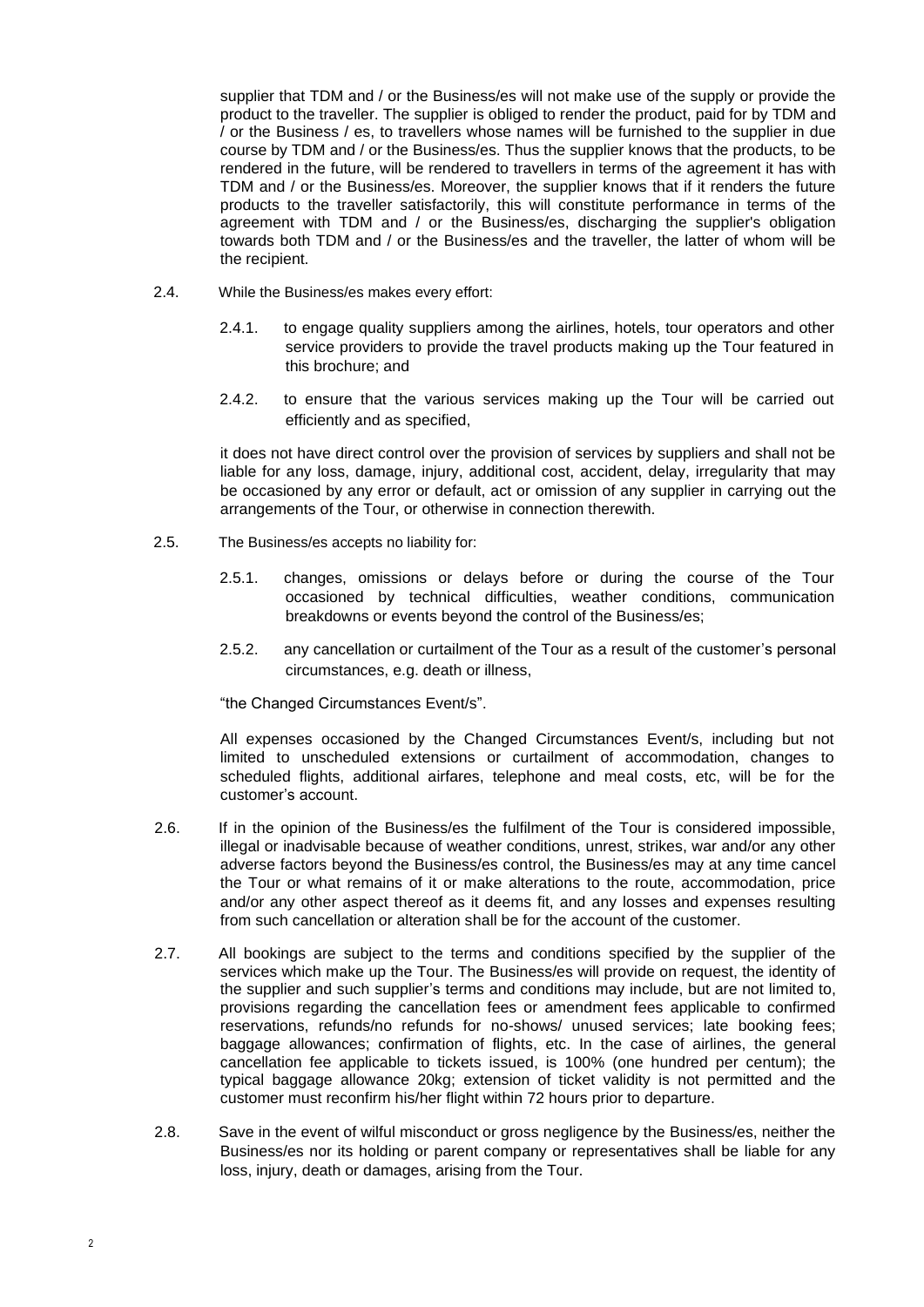- 2.9. The Business/es will not be responsible for any charges that appear on a traveller's credit card not levied/effected directly by the Business/es (e.g. a credit card charge by a hotel), nor accept responsibility for having any of these charges reversed or corrected upon the traveller's return to his/her country of departure/final destination.
- 2.10. Where the customer is a tour operator or travel agent, it is contracting with travellers, and that such traveller's participation in the Tour offered by the Business/es, is subject to these standard terms and conditions and provide a copy of same to the traveller on request. The travel agent, traveller or tour operator in question, indemnifies and holds the Business/es harmless against all claims for damages, loss, injury or expense, which any traveller may claim against the Business/es in the event that such claim is excluded under the terms and conditions set out herein.
- 2.11. Where the customer books travellers who are members of the customer's group, including but not limited to family members or minor children, the customer in question, in booking, indemnifies and holds the Business/es harmless against all claims for damages, loss, injury or expense, which any such member of the group may claim against the Business/es in the event that such claim is excluded under the terms and conditions set out herein. This indemnity shall be binding on the estate of the customer who so indemnifies the Business/es.

# 3. **Quoted Prices & Price Variations**

3.1.Prices quoted:

- 3.1.1. in the most current release of the Business/es brochure price schedule;
- 3.1.2. in any of the Business/es' scheduled escorted tour price schedules;

3.1.3. in any specific FIT or group quote issued by the Business/es,

are:

- a) subject to adjustment in accordance with Clause 3.1(b), valid and guarantee by the Business/es, only for the period of validity as stated on the price schedule/quote in question:
- b) subject to increase, forthwith on notice by the Business/es, in respect of any fuel surcharge and/or increase in entrance fees and/or government and/or regional levies and/or taxes.
- 3.2. The Business/es reserves the right to adjust prices, on expiry of any period of validity of a price schedule/quote issued by the Business/es, by way of a revised price schedule/quote, in accordance with, e.g. increases in airfares, hotel rates, transport costs and currency fluctuations.
- 3.3. Airfares are subject to the prices and conditions quoted by the airlines and cannot be guaranteed by the Business/es.
- 3.4. All information contained in the Business/es' brochure/itinerary and price schedules are to the best of the Business/es' knowledge and belief true and correct, but the Business/es accepts no liability for any errors/inaccuracies contained therein.
- 3.5. Terms and conditions, including any exclusion of bookings, or discounts applicable to minor children, are as set out in the specific price schedule, or quote.
- 3.6. Prices set out in the price schedule/quote, do not include any items or services not specified therein (and/or the brochure and/or the Business/es confirmation of booking). Typical items not included may be: a tour guide, airport taxes, costs of obtaining visas and passports, telephone calls, laundry, entertainment arrangements, gratuities and portage, meals and beverages, airfares or any other item of a personal nature not specified.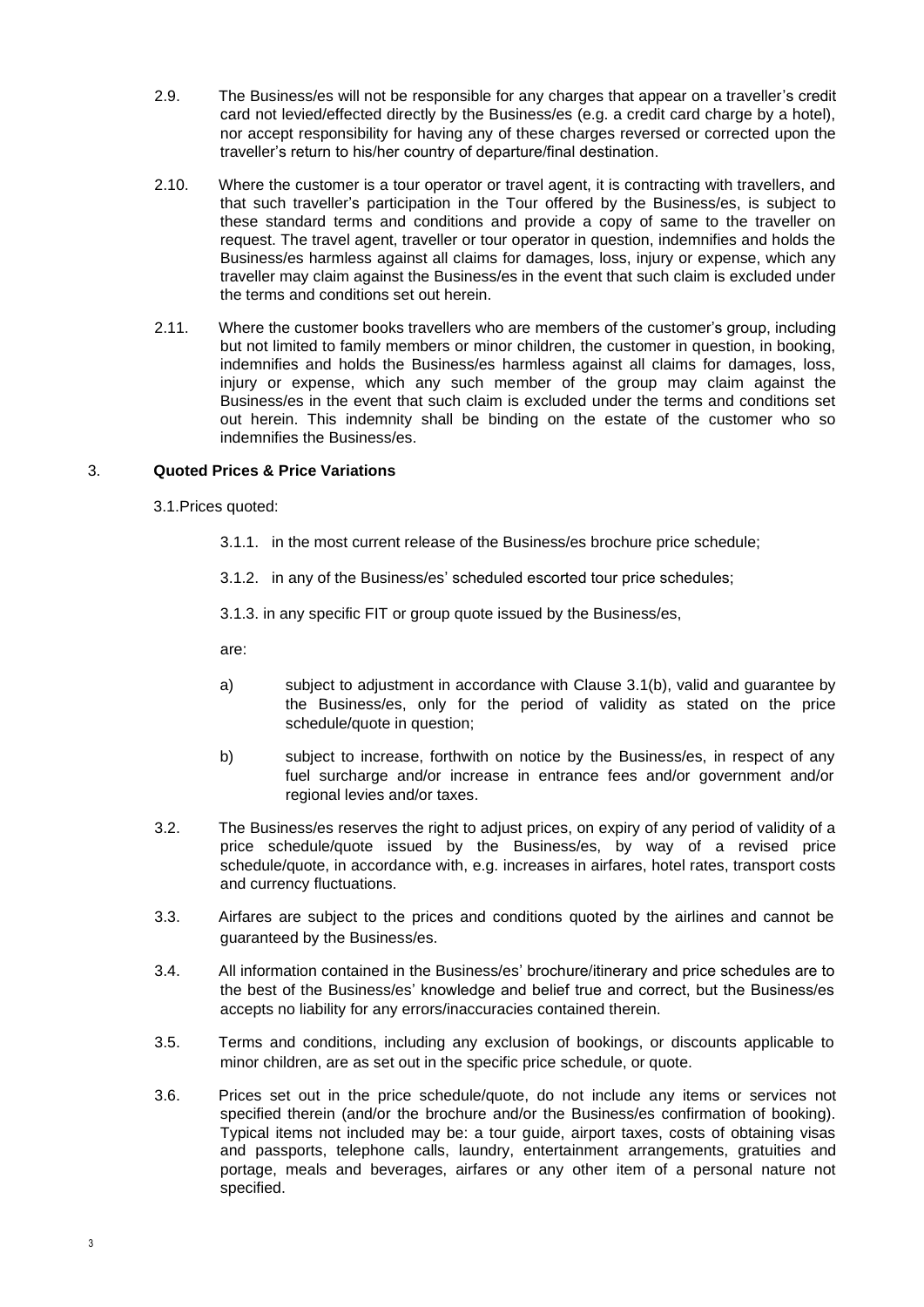3.7. In the event of any conflict between these terms and conditions and the brochure terms and/or the Business/es booking confirmation, the provisions of the brochure terms and/or the Business/es booking confirmation shall prevail.

# 4. **Reservations**

- 4.1.The Business/es does not accept any legal or contractual obligations in relation to conditional booking requests.
- 4.2.Once the customer makes an unconditional booking request, whether telephonically or by facsimile or email or on any web enabled booking system to the Business/es, the Business/es shall forward a written confirmation of booking by facsimile or email.
- 4.3. On transmission of the Business/es confirmation of booking:
	- 4.3.1. a binding contract between the customer shall result on the terms and conditions set out herein, read together with the relevant pricing schedule and/or quote and/or brochure itinerary and/or Business/es confirmation of the booking; and
	- 4.3.2. the customer shall be liable to pay the tour price as set out in the Business/es confirmation of booking (alternatively, the price schedule/quote applicable to such reservation).

# 5. **Payment and Penalty Fees**

- 5.1.Payment shall be due and payable by the customer on or before the time periods set out in the specific Business/es booking confirmation.
- 5.2.Unless the booking confirmation specifies otherwise, the customer shall be liable to effect payment to the Business/es of:
	- 5.2.1. a deposit of 20% of the total price.
	- 5.2.2. the balance owing of the total price on the booking no later than 4 (four) weeks prior to departure,

on presentation of the Business/es' invoice in respect thereof.

- 5.3. In the event of any reservation within 30 (thirty) days prior to departure, the total price shall be immediately due and payable on confirmation. Cancellation terms apply on confirmation as per 6.1 below.
- 5.4. In relation to all time periods stipulated for payment in the specific Business/es booking confirmation, time shall be of the essence and the Business/es shall be entitled to cancel any reservation where payment (including deposits) has not been made by due date.
- 5.5. Where a deposit has been paid and the reservation is subsequently cancelled by the Business/es, for failure to pay the balance outstanding, the deposit paid will be forfeited to the Business/es.
- 5.6. Documentation and vouchers will only be delivered to the customer on receipt of payment in full and completed booking forms and travel declarations (if applicable) by the Business/es.
- 5.7. The Business/es will accept payment for all land arrangements in CASH ONLY. Payment by TT or EFT will constitute a cash payment. Acceptance of cheque or Credit Card payments are in the Business/es' sole discretion and may be declined without explanation.
- 5.8. When payment is made in a different currency to the currency quoted in the brochure/quote, then acceptance of payment in a foreign currency must first be approved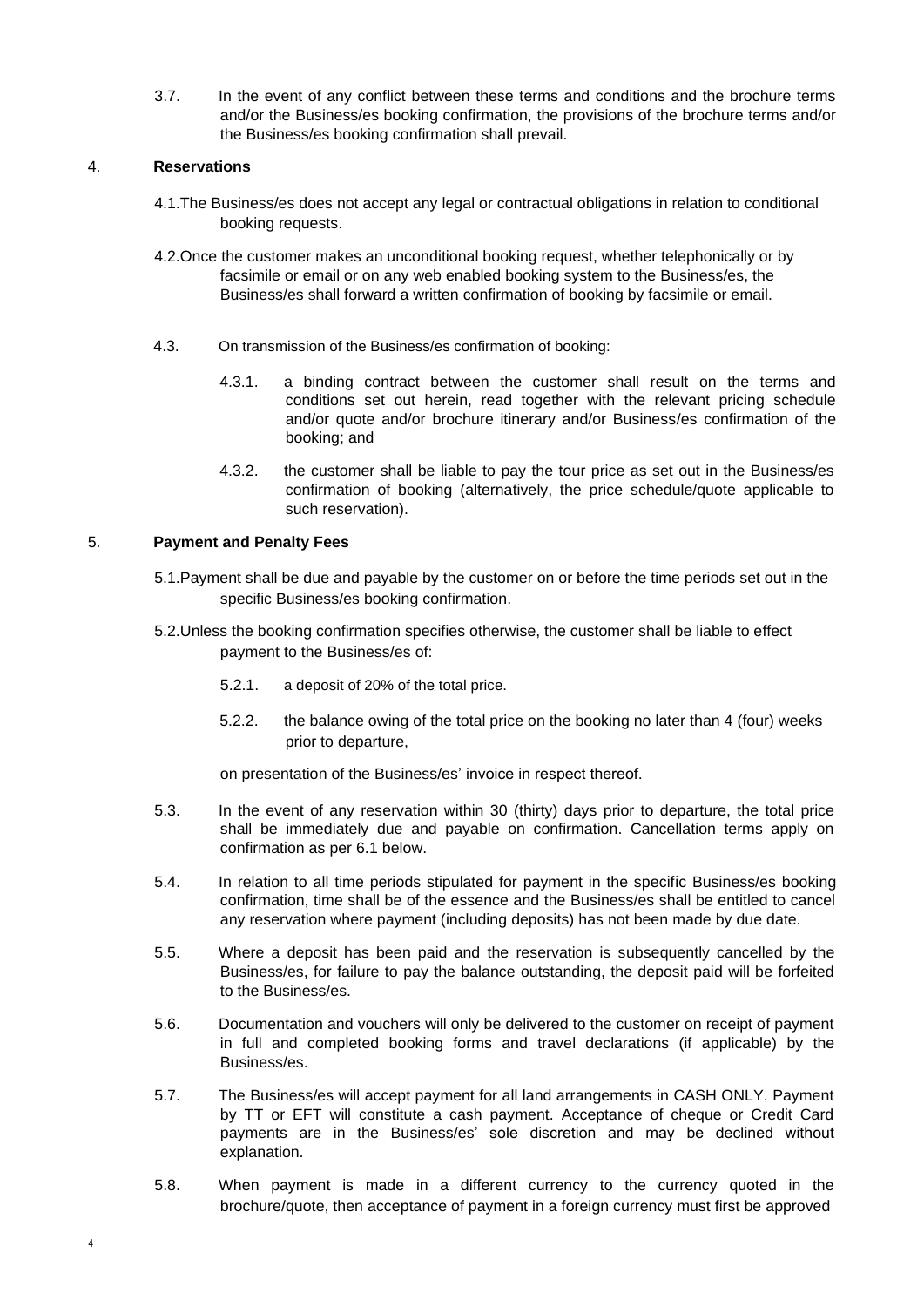by the Business/es, and will be subject to the rate of exchange, applied by the Business/es' bankers at the time of receipt of payment. The customer shall be liable to effect payment to the Business/es of any shortfall (and the Business/es shall be responsible to reimburse the customer for any overpayment), resulting from exchange rate fluctuations.

- 5.9. The Business/es reserves the right to charge a booking fee and/or a handling fee which will be included in the total price.
- 5.10. The Business/es shall be entitled in its sole discretion to appropriate any amounts received by the Business/es from the customer towards the payment of any cause, debt or amount owing by the customer to the Business/es whatsoever. Each payment made by the customer to the Business/es, shall be applied firstly in respect of interest accrued and the balance, if any, shall be applied in reduction of the capital sum.
- 5.11. A certificate under the hand of any director / officer of the Business/es as to:
	- 5.11.1.1. the existence and amount of any indebtedness at any time of the customer to the Business/es ("the debt");
	- 5.11.1.2. the fact that the due date for payment of the debt has arrived;
	- 5.11.1.3. the amount of interest accrued on the debt (calculated with reference a certificate obtained in terms of Clause 5.1.6);
	- 5.11.1.4. any other fact, matter or thing relating to the customer's debt and/or obligations, in terms of any booking or indebtedness between the customer and the Business/es,

shall for the purpose of provisional sentence or summary judgement or any other proceedings against the customer in any competent court be:

- a. prima facie proof of the correctness of the matters stated therein;
- b. deemed to be sufficient particularity for the purposes of pleading or trial; and
- c. valid as a liquid document for those purposes.
- 5.12. Notwithstanding anything to the contrary herein, the customer shall be obliged to pay the Business/es the whole of the outstanding balance of its debt, together with accrued interest thereon immediately, and the Business/es shall be entitled to proceed for the immediate recovery thereof without prior notice to the customer and without prejudice to the Business/es other rights in law and/or without prejudice to any claims which the Business/es may have against the customer arising from any breach of these terms and conditions or any booking, should:
	- 5.12.1.1. The customer fails to pay any amount due by the customer to the Business/es in terms of this agreement on the due date for payment thereof; or
	- 5.12.1.2. The customer fails to have any judgment granted against it set aside within 14 (FOURTEEN) days after the date on which any such judgment is granted against the customer; or
	- 5.12.1.3. The customer breaches any material term hereof; or
	- 5.12.1.4. The customer compromises or attempt to compromise with any of its creditors; or
		- 5.12.1.5. The customer commits any act which, if committed by an individual, would constitute an act of insolvency; or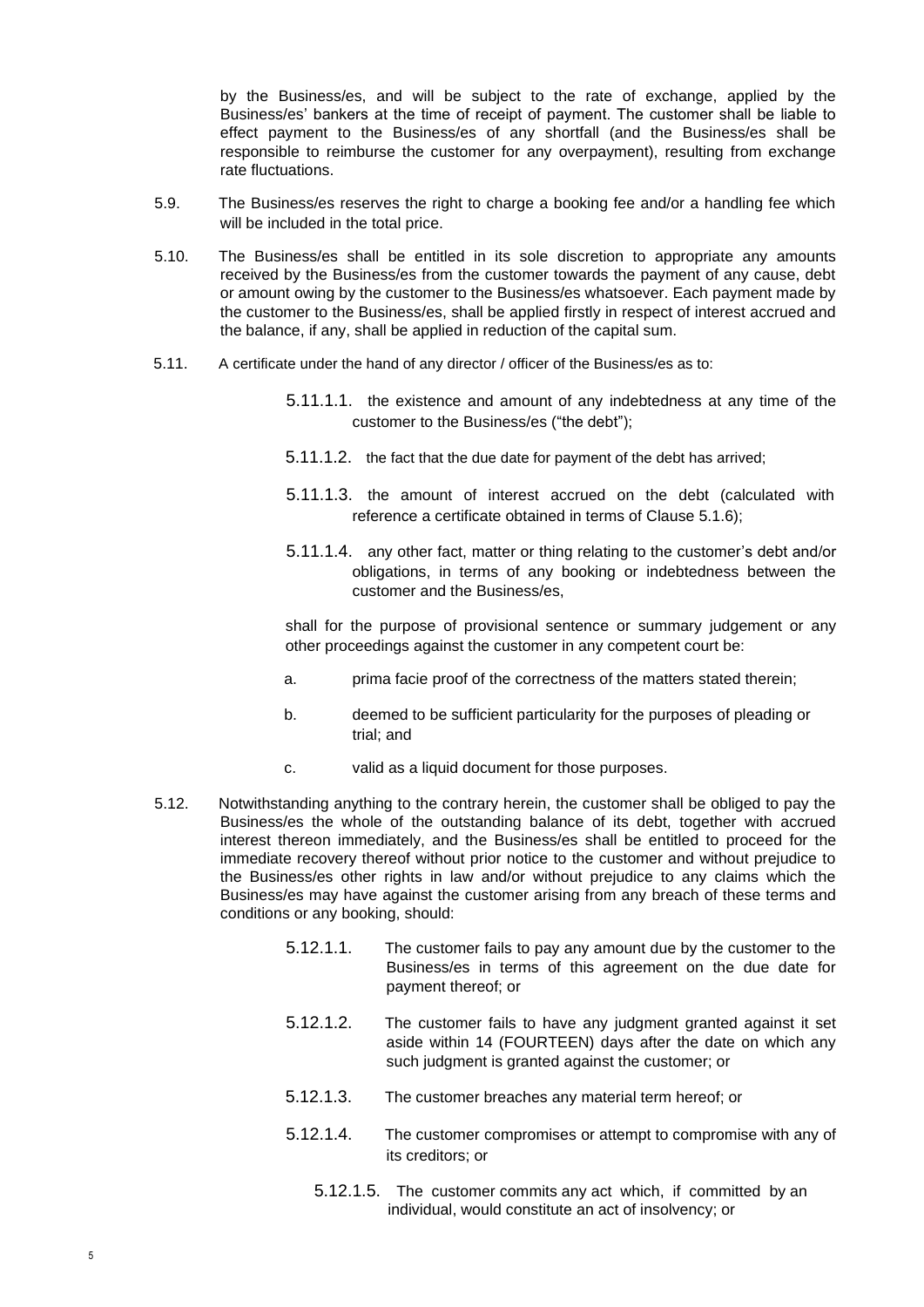5.12.1.6. The customer be placed in liquidation or judicial management or being wound up, whether provisionally or finally and whether voluntarily or compulsorily.

# 6. **Cancellation & Amended Booking Fees**

- 6.1. In the event of the customers cancelling their reservation for any reason, such cancellation must be made in writing (or if made telephonically, confirmed forthwith in writing), in which event the customer shall be liable for:
	- 6.1.1. The Business/es cancellation charges as follows:

| 30 days or more prior to travel date  | ÷. | 0% of total price   |
|---------------------------------------|----|---------------------|
| 21-29 days prior to travel date       |    | 25% of total price  |
| 14-20 days prior to travel date       | ÷. | 50% of total price  |
| 7-13 days prior to travel date        | ÷. | 70% of total price  |
| less than 7 days prior to travel date | ÷. | 100% of total price |

- 6.1.2. Any further special cancellation charges that, e.g. may apply for peak periods, as is set out in the Business/es booking confirmation (which shall take precedence and substitute the cancellation charges due in terms of Clause  $6.1.1$ );
- 6.1.3. All cancellation charges of the supplier/s of the products and services, to which the booking relates, save that the liability of the customer shall be in respect of the greater of either the cancellation charges in respect of this Clause 6.1.3, or the cancellation charges due in terms of Clause 6.1.1 or 6.1.2 (as the case may be).
- 6.2. Amendments and all cancellations en route must be made with the Business/es directly. The customer shall be liable for all costs (including repatriation and the administrative fees of the Business/es incurred as a result of any en route cancellations, by the customer including but not limited to cancellation because of ill health or injury.
- 6.3. The Business/es have the right to charge for amendments to reservations at a change fee of:
	- 6.3.1. Amendments received 30 (thirty) days or more prior to departure: R 100 (excl. VAT) for each alteration made to the booking after the initial reservation plus the Business/es and/or suppliers published administration charges (from time to time), will be levied on all documentation or vouchers submitted for re-issue or refund.
	- 6.3.2. Amendments received within 30 (thirty) days prior to departure: The applicable cancellation charge, as set out in Clause 6.1.1 or 6.1.2 (as the case may be), will be levied as the change fee.
- 6.4. No refunds will be made for no-shows, or any unused services irrespective of whether they form part of the basic inclusive tour price, or whether they are in respect of prebooked or optional arrangements.

# 7. **Changes to Hotels, Coaches, Vehicles & Other Services**

- 7.1.The products and services included on all booking itineraries, are subject to availability. The Business/es reserves the right to substitute hotels or coach operators or other services listed with others of the same or next available higher or lower category, at no additional cost to the traveller, even after commencement of the tour.
- 7.2.The Business/es reserves the right to use smaller or larger vehicles on scheduled escorted tours should final traveller numbers justify such change.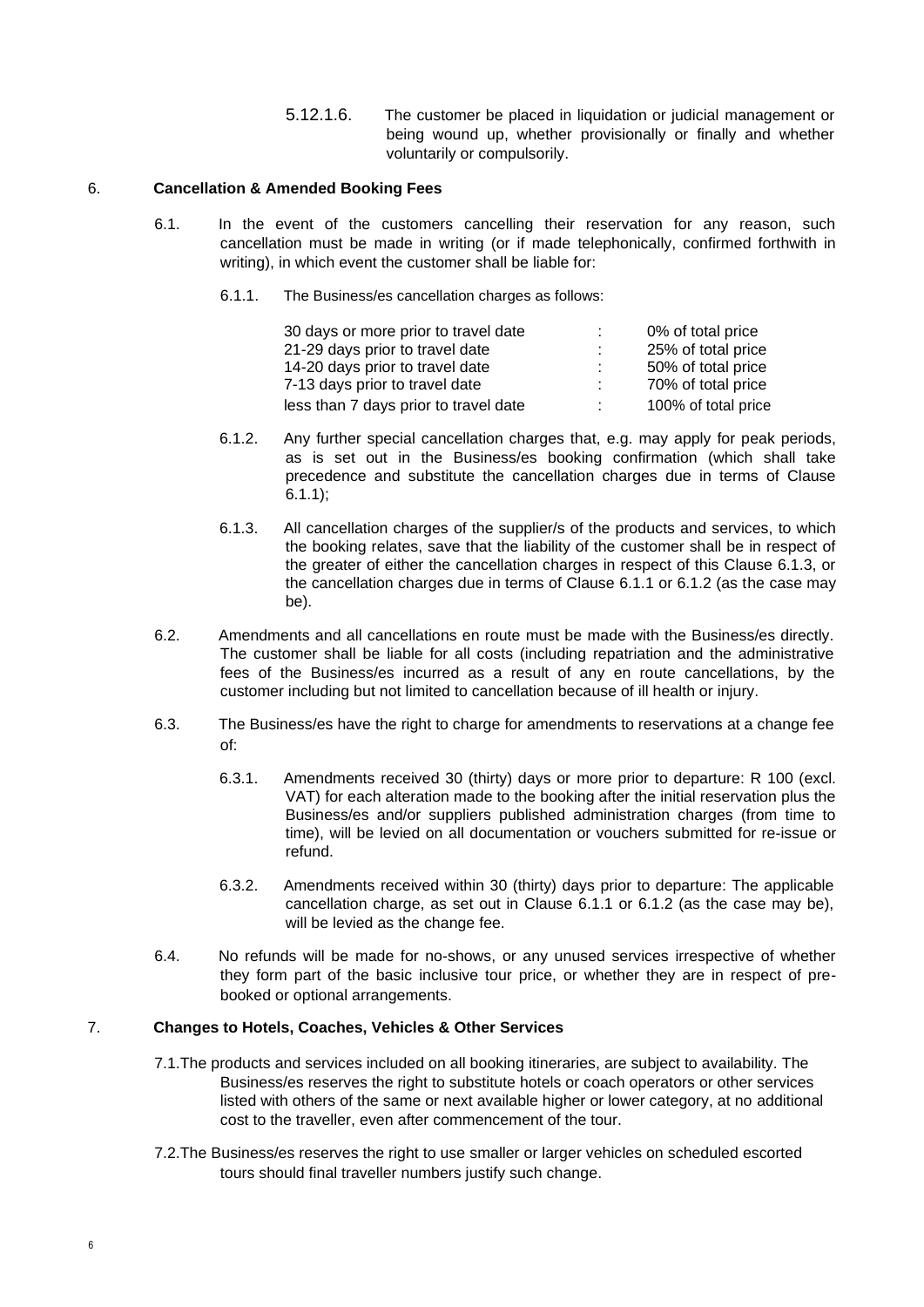### 8. **Accommodation**

Unless specifically stated otherwise in the brochure itinerary, pricing schedule or quote, all accommodation is based on 2 (two) people sharing a twin-bedded room. Restrictions on the number of adults and/or children per room, are as stated in the specific quotation or supplier's terms and conditions, which restrictions are available on request. Specific room/bed requests are subject to availability and additional costs at the time of enquiry.

### 9. **Special Requests**

Special requests must be made at the time of booking. The Business/es will endeavour to comply with the special requests, which will be for the cost of the traveller, but cannot guarantee that such requests will be met.

# 10. **Travel Documents, Passports, Visas, Vaccinations, Inoculations and Re-entry Permits and International Driver's Licenses**

- 10.1. All travellers will be personally responsible for ensuring that they are in the possession of and have complied with:
	- 10.1.1. the correct travel documentation, including passports valid for the minimum period after the tour, required by law in each country the traveller will visit;
	- 10.1.2. the correct visas/re-entry permits, valid for the countries visited the visa costs incurred are for the passenger's own account; and
	- 10.1.3. health, foreign exchange and other legal requirements
- 10.2. The Business/es shall not be responsible for any consequences whatsoever should the traveller fail to ensure that he/she has complied with the necessary health, passport, visa, re-entry permits, or other legal requirements. Due to the constantly changing requirements of each country, the Business/es shall not be responsible or liable for any information, which it or its representative may furnish to the traveller in relation to the above. The onus shall remain on the passenger at all times to ensure that he/she has complied with such requirements.
- 10.3. If a traveller intends to drive a rental car, he/she should obtain an international driving permit from his/her local transport authority. The traveller must also be in possession of his/her local driving license and produce same at the car rental check-in counter.

# 11. **Insurance**

- 11.1.All travellers are advised to and are solely responsible to take out comprehensive travel insurance and to familiarise themselves with any exceptions and conditions as may be imposed by the insurance Business/es or underwriters issuing the policy of insurance which they select. The Business/es shall not be responsible or liable:
- 11.2.for any information which it or its representatives furnish in relation to travel insurance; or
- 11.3.for filing/prosecuting a claim on the traveller's behalf against any insurer/underwriter who has issued a policy to the traveller;
- 11.4.for any claim disputed/rejected by the insurers.

# 12. **Travel Declarations**

The Business/es requires that all foreign payments that are made on behalf of any South African travellers, must be deducted from the traveller's foreign exchange allowance. A currency declaration to this effect must be lodged before final documentation can be released.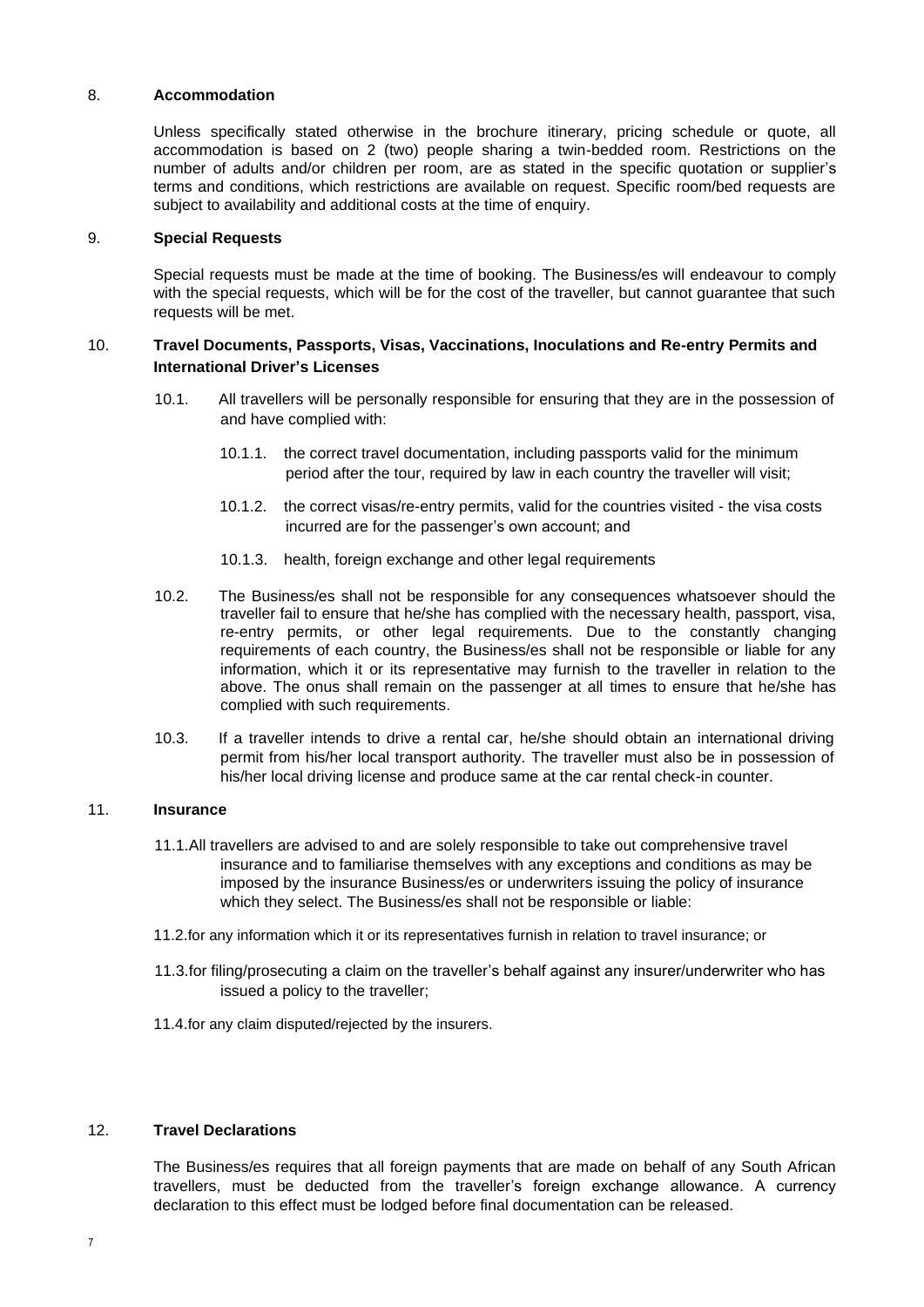# 13. **Jurisdiction**

- 13.1.All matters arising from or in connection with these terms and conditions and any contract concluded by the customer with the Business/es, their validity, existence and termination shall be determined in accordance with the laws of the Republic of South Africa.
- 13.2.Should any dispute of any nature whatever arise from or in connection with these terms and conditions and any contract concluded by the customer with the Business/es, then at the election of any party, such dispute shall be finally resolved in accordance with the rules of the Arbitration Foundation of Southern Africa ("AFSA") by an arbitrator or arbitrators appointed by AFSA. The customer by its/his/her signature hereto expressly consent to any arbitration in terms of the aforesaid rules being conducted as a matter of urgency and irrevocably authorizes the Business/es to apply, on behalf of all parties to such dispute, in writing, to the secretariat of AFSA in terms of Article 23(1) of the aforesaid rules for any such arbitration to be conducted on an urgent basis.
- 13.3.Either party may appeal the decision of the arbitrator or arbitrators in terms of the AFSA rules for commercial arbitration.
- 13.4.Nothing herein contained shall be deemed to prevent or prohibit either party from applying to the appropriate court for urgent relief or for judgment in relation to a liquidated claim.
- 13.5.Any arbitration in terms of this Paragraph 13 shall be conducted *in camera* and the parties shall treat as confidential and not disclose to any third party details of the dispute submitted to arbitration, the conduct of the arbitration proceedings or the outcome of the arbitration, without the written consent of the other party.
- 13.6.The provisions of this Paragraph 13 will continue to be binding on the parties notwithstanding any termination or cancellation of any contract concluded by the customer with the Business/es.

### 14. **General Terms**

- 14.1.The Business/es shall not be bound by any representation, warranty, promise or the like not recorded herein or agreed to by it in writing. No representation, term, warranty or condition express or implied shall be considered to be or have been made or agreed or implied by reference to any other writing, advertisement or conversation.
- 14.2.No indulgence, which the Business/es may grant to any party, shall constitute a waiver of any of the rights of the Business/es who shall not thereby be precluded from exercising any rights against the customer and/or the traveller which may have arisen in the past or which might arise in the future.
- 14.3.Each term or condition of these terms and conditions shall be separate and separately enforceable from the other terms and conditions herein, and shall in no way be limited or restricted by reference to or inference from any other terms or conditions. If any term or condition herein, shall be found to be illegal or unenforceable then the remaining terms and conditions hereof shall be and remain binding.
- 14.4.Should the Business/es appoint a tour guide in respect of any tour, then the traveller shall be obliged to comply with all reasonable instructions of such tour guide. The Business/es reserves the right to terminate the tour of any traveller who wrongfully or unlawfully fails to adhere to the reasonable instructions of an appointed tour guide, and/or causes any wrongful disruption, disturbance or nuisance to any other traveller, tour group or service provider.
- 14.5.All travellers shall comply with general Codes of Conduct as issued by the Business/es from time to time, including any prohibition on smoking imposed on any coaches and at any hotels/venues on any tour.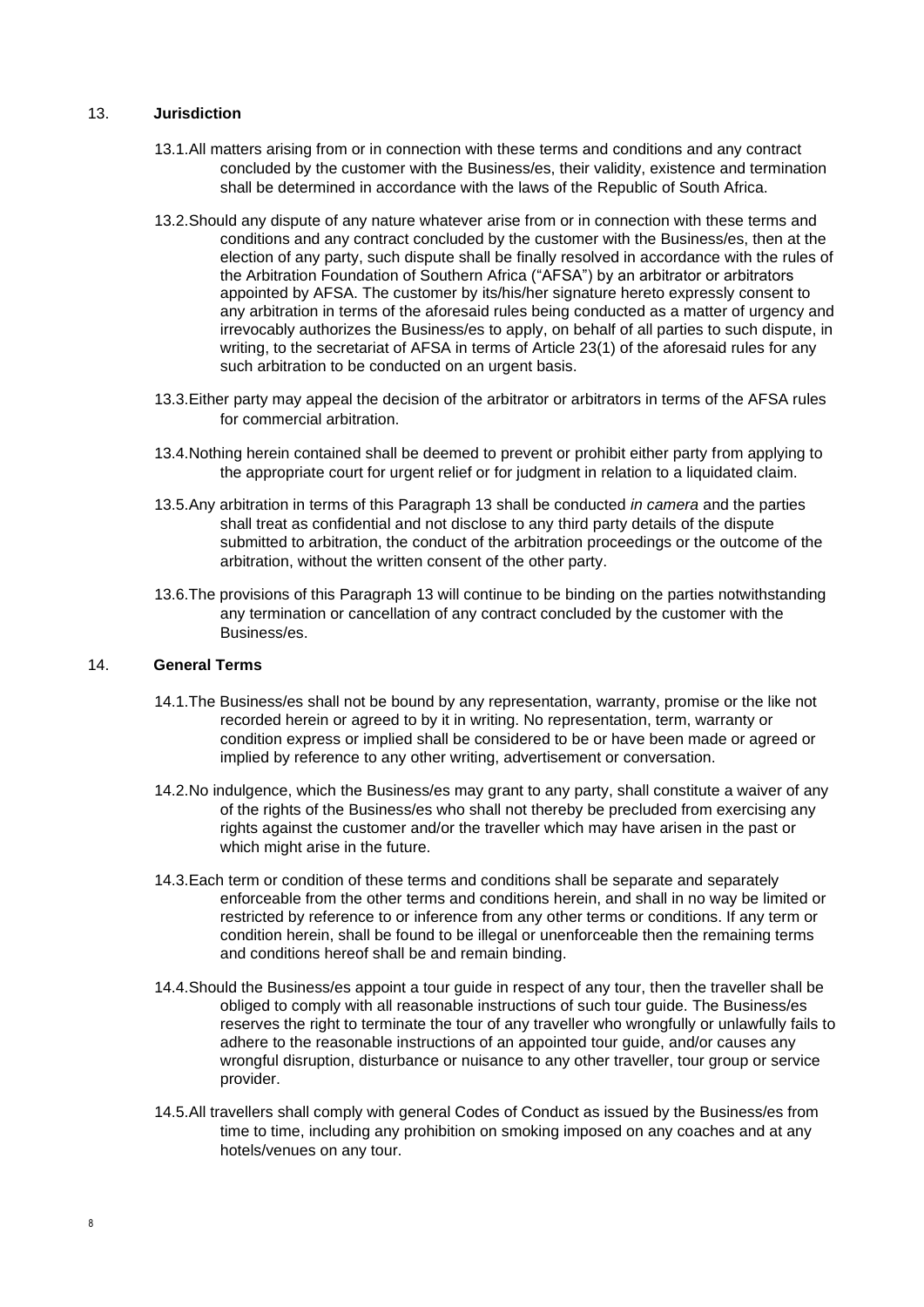14.6. The customer shall be solely responsible for ensuring that he/she is physically and mentally capable of undertaking the journey and participating in the activities that constitute the tour itinerary.

# **Special Conditions – Tourvest Destination Management – Guided Tours**

### **1. Undertaking**

Tourvest Destination Management undertakes to provide all services offered subject to the terms and conditions set out herein, which terms and conditions are accepted by the guest.

### Contracting Parties

- 1.1. The customer is either:
	- 1.1.1. a travel agent, or tour operator, who contracts with one or more of the Business/es (as defined in Clause 1.2), on behalf of third party travellers (the client/s of such travel agent or tour operator); or
	- 1.1.2. a traveller/s, booking contracting in his/her/its personal capacity, with one or more of the Business/es (as defined in Clause 1.2).
- 1.2. Tourvest Destination Management (hereafter referred to as TDM), is a business division of Tourvest Holdings (Pty) Ltd, a company duly incorporated in accordance with the Company Laws of South Africa, Registration Number 2008/003719/07. TDM operates its business under various brands (each brand is referred to as "the Business" and collectively as "the Businesses") . All such Businesses are registered members of the Southern Africa Tourism Services Association (SATSA). These Businesses currently are:
	- 1.2.1. Tourvest DMC *(and its associated brands)*
	- 1.2.2. Tourvest Destination Management
	- 1.2.3. TDM Air
	- 1.2.4. TEAM Sports Travel
	- 1.2.5. Pure Sport and Pure Skiing
	- 1.2.6. TEAM Destination Management
	- 1.2.7. Great Safaris
	- 1.2.8. Liberty Southern Africa
	- 1.2.9. Tourvest Incentives / Meetings & Events
- 1.3. The Business/es possesses all licenses and permits necessary to conduct business as a tour operator in Southern Africa.

The customer chooses as its/his/her *domicilia et executandi* for all purposes under this Agreement, whether in respect of court process, notices or other documents or communications of whatsoever nature, arising from any transaction or claim, which is governed by these terms and conditions, the physical address and facsimile number set out in the customer particulars schedule. Any notice given by any party to any other, which is transmitted by facsimile copy to the addressee at the addressee's facsimile address for the time shall be presumed, until the contrary is proved by the addressee, to have been received by the addressee on the date of successful transmission thereof

#### **2. Definitions**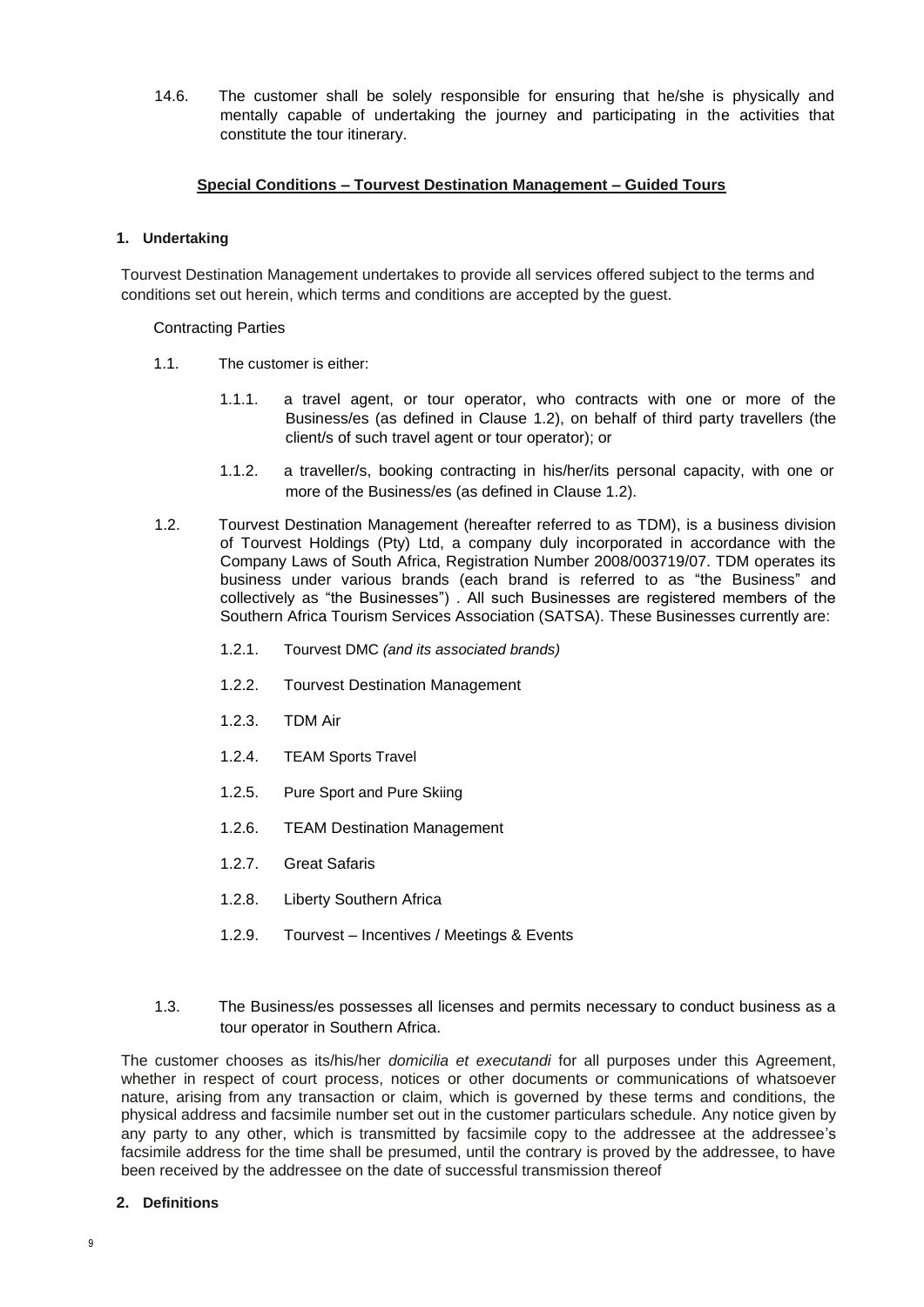- 2.1 Tourvest Destination Management is a business division of Tourvest Holdings (Pty) Ltd, a company duly incorporated in accordance with the Company Laws of South Africa, Registration Number 2008/003719/07. TDM operates its business under various brands (each brand is referred to as "the Business" and collectively as "the Businesses"). All such Businesses are registered members of the Southern Africa Tourism Services Association (SATSA).
- 2.2 "Services" means the provision of accommodation and/or transportation and /or meals as offered by Tourvest Destination Management.
- 2.3 "Client" means individuals, groups, companies or others legal persons using the service of Tourvest Destination Management.
- 2.4 "Pax" means passengers travelling
- 2.5 "Arrival date" shall mean the scheduled date of arrival of the traveller(s) in the republic of South Africa.

The headings appear for reference only shall not influence interpretation of this agreement.

### **3. Tour Pricing**

- 3.1 Current prices and services are detailed on the rates provided, as contracted, and are quoted in South African Rands unless otherwise stipulated. Tourvest Destination Management expressly reserves the right to amend prices quotations in the event of unforeseen increases in supplier tariffs, taxes or other Government levies, tourism levies, fuel prices, other taxes of whatever nature or other factors beyond its control.
- 3.2 All rates are calculated inclusive of VAT.
- 3.3 All quotations are valid only to the expiring date stated in the quotation and are subject to adjustment if the services quoted are not available at the time of booking. Quotations are based on itineraries and requirements specified by the client. Upon acceptance, any amendments requested by the client or traveller, which incur extra costs, are for the clients or travellers account, as the case may be.

### **4. Reservation**

.

If the client makes a booking on behalf of any party, the client warrants to Tourvest Destination Management that the client is authorised by such traveller to make reservations on behalf of such traveller and is acting as such traveller's agent and in so doing, binds such party to these conditions

Upon the reservation being accepted by Tourvest Destination Management, the client warrants that the traveller has been informed of and is bound by the terms and conditions set out herein. The client indemnifies and holds Tourvest Destination Management harmless against all claims for damage, loss and injury which any traveller may claim against Tourvest Destination Management if such claim is excluded in terms hereof.

# **5. Payment Terms**

The client shall pay a deposit of Twenty Five per cent (25%) of the tour price to Tourvest Destination Management on booking the tour to secure the services. Final payment is due and payable 30 days prior to the commencement of services or departure.

In the event of any reservation being made within 30 days prior to departure, the total price shall be immediately due and payable within 72 hours. All Scheduled Tours booked within 30 days are subject to availability and are not guaranteed

Tourvest Destination Management expressly reserves the right to cancel any reservation where payment has not been made on the due date, without prejudice to claim compensation for all possible damages suffered due to the clients breach and the client hereby expressly accepts such rights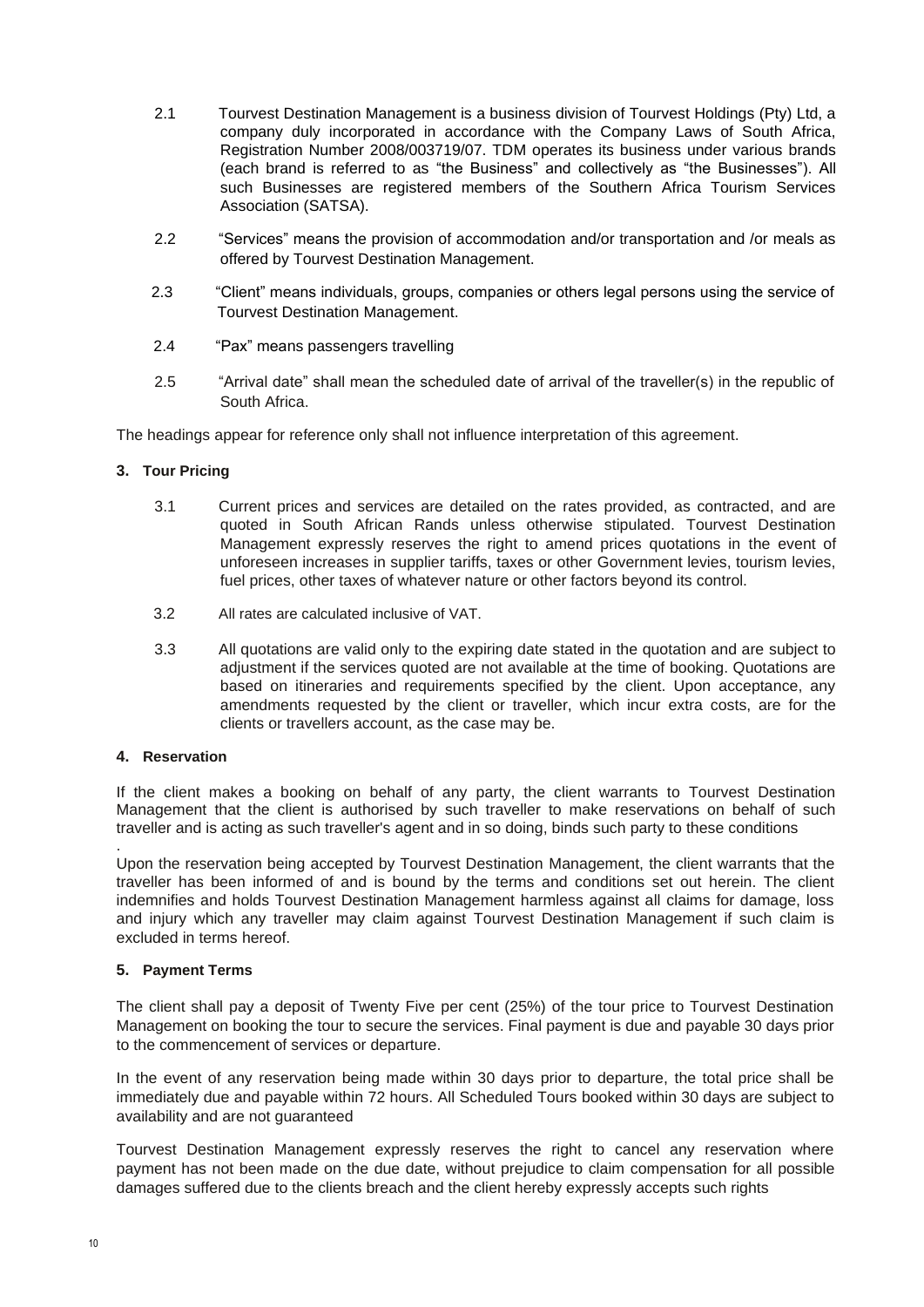When payment is made in a different currency to the currency quoted in the brochure/quote, then acceptance of payment in a foreign currency must first be approved by the Business/es, and will be subject to the rate of exchange, applied by the Business/es' bankers at the time of receipt of payment. The customer shall be liable to effect payment to the Business/es of any shortfall (and the Business/es shall be responsible to reimburse the customer for any overpayment), resulting from exchange rate fluctuations.

Tourvest Inbound Operations a div of Tourvest Holdings (Pty) Ltd First National Bank Branch: Corporate Core Banking Account No: 62197033419 Branch Code: 255005 Johannesburg

### **6. Booking Conditions**

Tourvest Destination Management carries passenger liability insurance, details of which will be made available on request. It is strongly recommended that all clients take out comprehensive travel insurance including medical cover, as well as cancellation and curtailment covers, as Tourvest Destination Management does not cover this.

- 6.1 Should the traveller fail to join a tour, join it after departure or leave it prior to completion, no refund will be made and no credits granted. Travellers should ensure that they at all times have appropriate insurance cover.
- 6.2 Tourvest Destination Management shall not be liable for any loss, damage or expenses of any nature whatever suffered by the client or any traveller arising from:
	- a) The loss of or any damage to property;
	- b) The cancellation or curtailment of any tour;
	- c) Sickness, quarantine, weather conditions, war, riots, and/ or any other cause of any nature whatever, however caused and whether as a result of Tourvest Destination Management negligence or otherwise.
- 6.3 Travellers may not carry any unlawful articles or substances whilst travelling in the Southern African region. Should any traveller contravene the aforesaid prohibitions, Tourvest Destination Management will be entitled to immediately exclude the offender from the tour and such traveller will be responsible for his or her own repatriation and all costs associated therewith. Tourvest Destination Management will under no circumstance assist any such offender in any dealings or negotiations with any authority.
- 6.4 Should the Business/es appoint/ed driver or tour guide in respect of any tour, then the traveller shall be obliged to comply with all reasonable instructions of such driver or tour guide. The Business/es reserves the right to terminate the tour of any traveller who wrongfully or unlawfully fails to adhere to the reasonable instructions of an appointed driver or tour guide, and/or causes any wrongful disruption, disturbance or nuisance to any other traveller, tour group or service provider.
- 6.5 Tourvest Destination Management reserves the right to alter or substitute routes, refreshments, meals, accommodations, itineraries, tours, services, vehicles and/or other arrangements should conditions necessitate. Tourvest Destination Management will offer substitutes of equal value and will inform the client of any known changes before departure.

# **7 Transportation**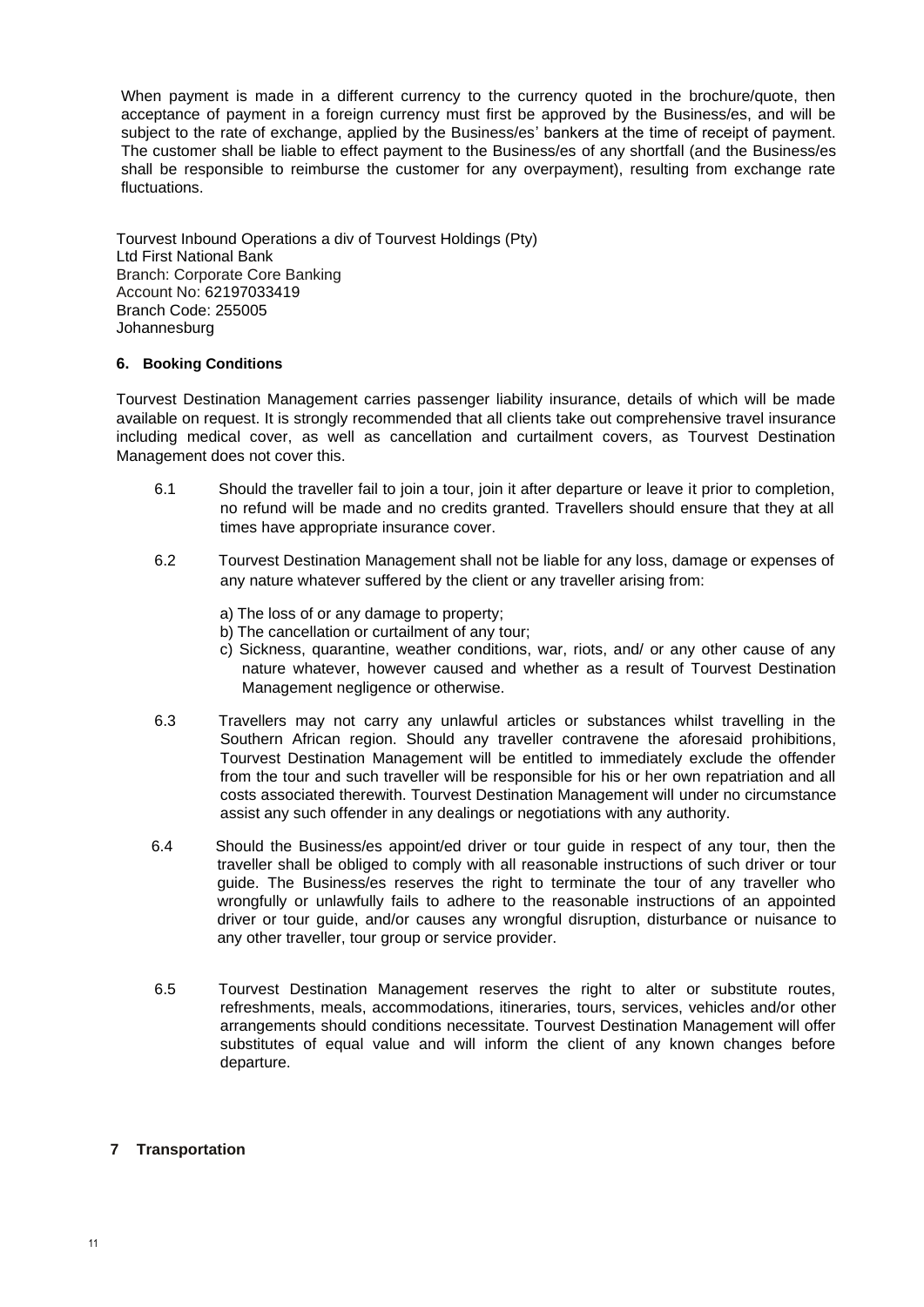Transportation is in air conditioned touring vehicles or coaches appropriate to the requirements of the tour. Tourvest Destination Management reserves the right to utilise smaller vehicles on its scheduled tours should the number of passengers participating reduce sufficiently to warrant this. All overland tours including all Day Tours are strictly a minimum of 2 passengers travelling

It is obviously not possible for all travellers to occupy front row seats throughout the tours. So as to have as many passengers as possible enjoy front row seats, Tourvest Destination Management tour guides and drivers have been instructed to implement a policy of rotation of seats.

Single passengers will be charged for the price of 2 pax travelling, however if 45 days out, additional pax are booked onto the same tour, the additional cost will be credited back to the passenger

### **7 Transportation**

- 7.1 In the event of Tourvest Destination Management sub-contracting a vehicle, it is agreed that the substituted vehicle operator shall act as an independent contractor, and subject to the sub-contractors liability cover.
	- 7.2 The customer, in a sub-contracted vehicle agrees to indemnify Tourvest Destination Management against any claim for damages

### **8 Delays**

Tourvest Destination Management shall not be responsible for the consequences of any delays whether arising from accidents, breakdowns, or any other cause whatsoever.

### **9 Standards and Safety**

Tourvest Destination Management undertakes that;

- 9.4 Vehicles provided are large enough to accommodate the number of guests and luggage.
- 9.5 All drivers/guides are licenced in terms of local legislation
- 9.6 All vehicles comply with relevant safety regulations.

#### **10 Passports and Visas**

The onus is on the traveller or their agent to ensure that their passports are valid for travel and that they are in possession of valid visas for all countries being visited and that all necessary health certificates for these destinations are in order.

### **11 Luggage**

One standard set of luggage, comprising one suitcase and one overnight bag per person is allowed. Luggage should be clearly marked. Tourvest Destination Management accepts no responsibility for loss or damage to luggage or personal property from whatsoever cause arising. Guests are advised to take up adequate insurance cover.

#### **12 Right of Admission Reserved**

Tourvest Destination Management reserves the right at its discretion to decline to accept or retain any person as a guest. Guests shall obey every lawful instruction of any employee of Tourvest Destination Management.

### **13 Smoking**

In accordance with international practice and as a courtesy to non-smoking passengers, the traveller's co-operation is required in implementing a policy of prohibiting smoking on vehicles. At no time and under no circumstance is smoking permitted on vehicles. The guide or driver will ensure that sufficient comfort stops are made to enable travellers to smoke.

#### **14 Accommodation**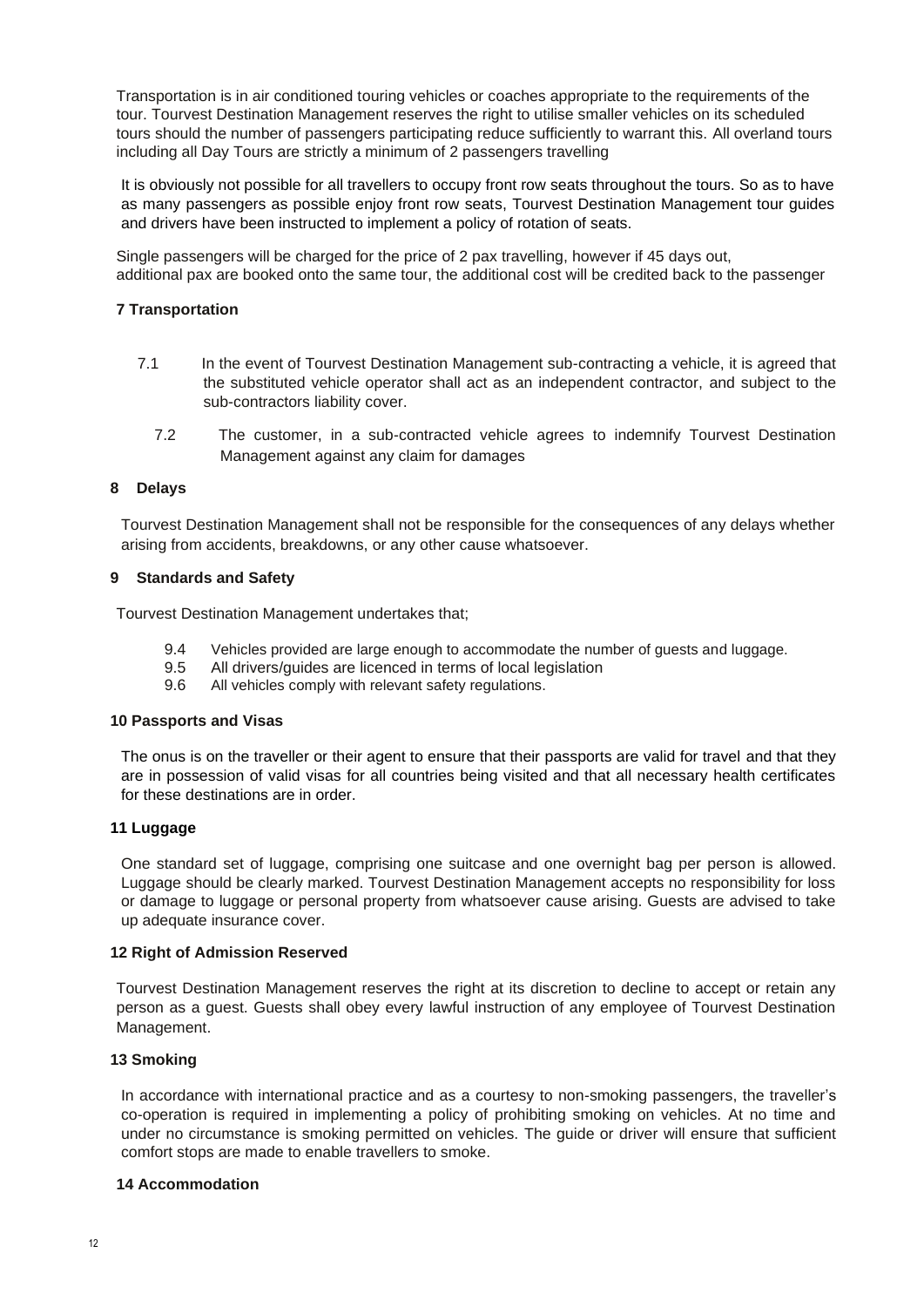Accommodation is as specified in the itinerary or brochure and is based on two people sharing a twin bedded room. The use of specific accommodation is subject to availability. Tourvest Destination Management reserves the right to make use of alternative accommodation. This

will in no way affect the price of the tour.

### **15 Meals**

Meals included are as specified in the tour itinerary. Please check the applicable itinerary for details

Should the reservation be cancelled, the following cancellation fees will be due and payable. All cancellations must be made in writing and shall be effective only on the date which Tourvest Destination Management receives the notice of cancellation –

### **16 Cancellation Fees**

Should the reservation be cancelled, the following cancellation fees will be due and payable. All cancellations must be made in writing and shall be effective only on the date which Tourvest Destination Management receives the notice of cancellation –

### 16.1 Classic Scheduled Guided Tours Tours:

All percentages refer to the total booking value

| 30 days or more prior to travel date  | 0% of total price   |
|---------------------------------------|---------------------|
| 21-29 days prior to travel date       | 25% of total price  |
| 14-20 days prior to travel date       | 50% of total price  |
| 7-13 days prior to travel date        | 70% of total price  |
| less than 7 days prior to travel date | 100% of total price |

100% cancellation fees will be charged for any no-show on overland tours.

All guided overland tours are available on free sell 30 before departure and bookings within 29 days are subject to availability and not guaranteed,

# 16.2 Botswana/Zimbabwe Guided Tours:

Zimbabwe and Botswana Explorer Safaris are available on free sell 66 days before travel and bookings within 65 days are subject to availability and not guaranteed.

| 66 days or more prior to travel date | 25%  |
|--------------------------------------|------|
| 65 to 0 days prior to travel date    | 100% |

### 16.3 Classic Scheduled Day Tours:

100% cancellation fees will be charged for any cancellation within 24 hours of day tour. 100% cancellation fees will be charged for any no-show on day tours.

# **17 Child Policy**

### 17.1 All Guided Tours

Children under the age of 7 will not be accepted, except specific English and Italian only tours as well as when booked on private basis.

- − Bookings on overland tours are strictly subject to the availability of child-friendly accommodation at the time of the request.
- − Children between 7 and 11 will qualify for a 50% reduction off the applicable per adult sharing rate, should that child share its accommodation with two adults.
- − A child of 12 years and older will be charged the full applicable adult per person rate on all services provided.
- No more than one child per room sharing with two adults will be possible.
- − Children who occupy their own room will be charged the full applicable per adult sharing rate.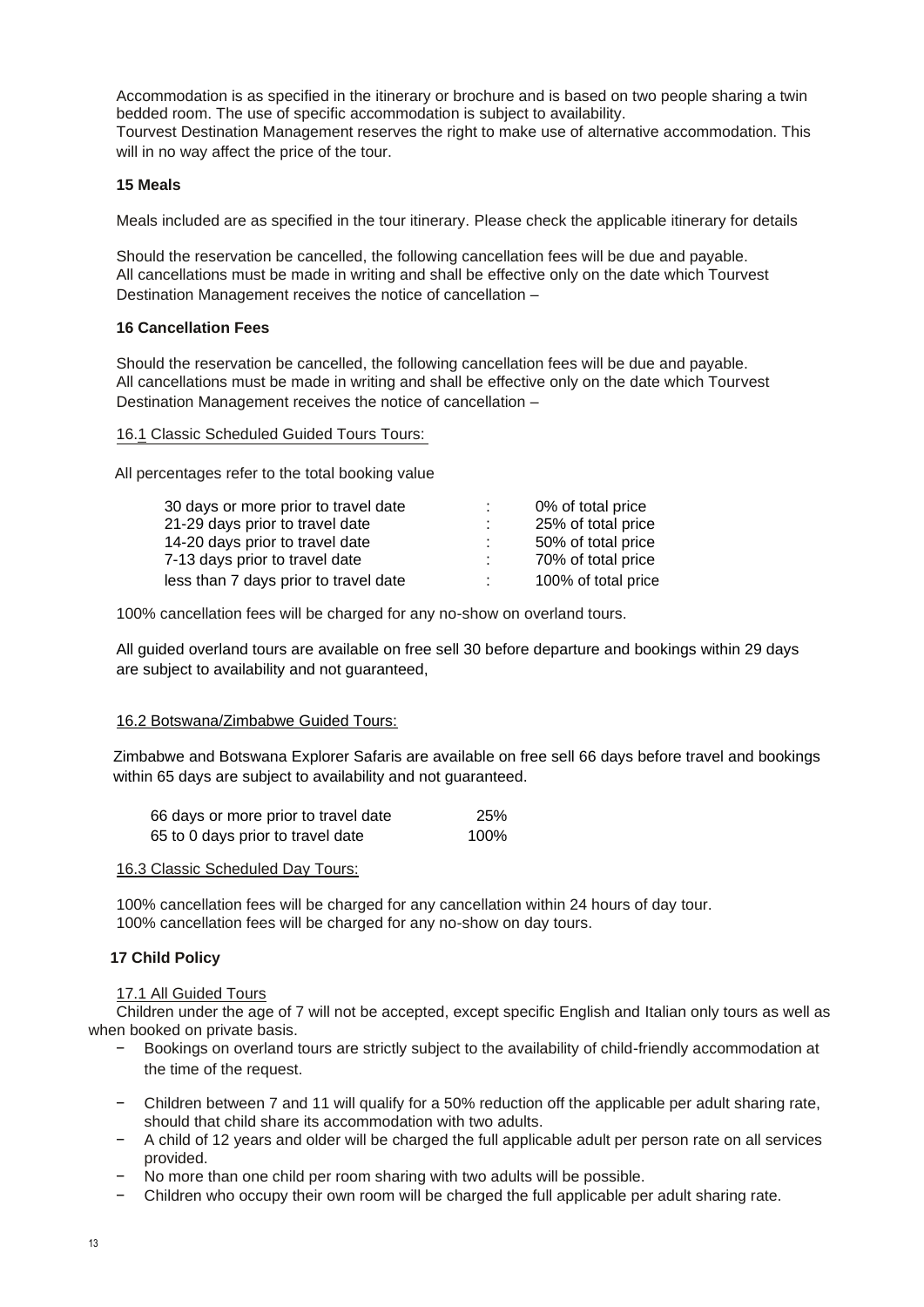- − Children on the TIRB tours are subject to availability from properties.
- 17.2 Overland Tours Botswana/Zimbabwe Guided Tours:
- − Botswana: Children under the age of 12 years will not be accepted. Children between 12 and 15 years qualify for a 50% reduction of the per person sharing rate.
- Zimbabwe: Children under the age of 16 years will not be accepted due to walking safaris conducted in wilderness areas, except when booked on a private basis.
- The minimum age for a private safari will be 12 years.

17.3 Classic Scheduled Day Tours:

- − Children under the age of 2 years will not be accepted.
- − Children between 2 and 11 years will qualify for a 25% reduction off the applicable per adult sharing rate.
- − No Children under the age of 7 years will not be accepted on the TIDM
- − No Children under the age of 12 years will not be accepted on the TICS
- − TDM is allowed to make use of alternative suppliers and cannot be held liable when children 2 years and younger are on tour.

### **18 Responsibility**

Tourvest Destination Management carries passenger liability cover, subject to the Road Transportation Act and Road Accident Fund, details of which are available on request. Tourvest Destination Management is not responsible for any damages sustained by any guest as a result of any act or omission whatsoever of any hotel, airline or other person.

Tourvest Destination Management accepts no liability for the death of, or injury to, loss and/ or damage to any person and /or property arising out of any act or omission of Tourvest Destination Management, the supplier, any servant or agent of Tourvest Destination Management or any supplier, whether as a result of negligence or otherwise. The client and the traveller shall be deemed to have waived, renounced and abandoned any and all rights and entitlements to which the client and the traveller may be entitled under the provision of the law of the Republic of South Africa for any loss or damage to person and/or property.

### **19 Law**

The law of the Republic of South Africa (where applicable) shall govern the relationship between Tourvest Destination Management and the client/s and the courts of the Republic of South Africa, (where applicable)shall have sole jurisdiction in respect of any claims and/or disputes which may arise between Tourvest Destination Management and the client/s or Agent.

### **Special Conditions – Tourvest Destination Management – Transfers and Charters**

### **1. Undertaking**

Tourvest Destination Management undertakes to provide all services offered subject to the terms and conditions set out herein, which terms and conditions are accepted by the guest.

### Contracting Parties

- 1.1. The customer is either:
	- 1.1.1. a travel agent, or tour operator, who contracts with one or more of the Business/es (as defined in Clause 1.2), on behalf of third party travellers (the client/s of such travel agent or tour operator); or
	- 1.1.2. a traveller/s, booking contracting in his/her/its personal capacity, with one or more of the Business/es (as defined in Clause 1.2).
	- 1.2. Tourvest Destination Management (hereafter referred to as TDM), is a business division of Tourvest Holdings (Pty) Ltd, a company duly incorporated in accordance with the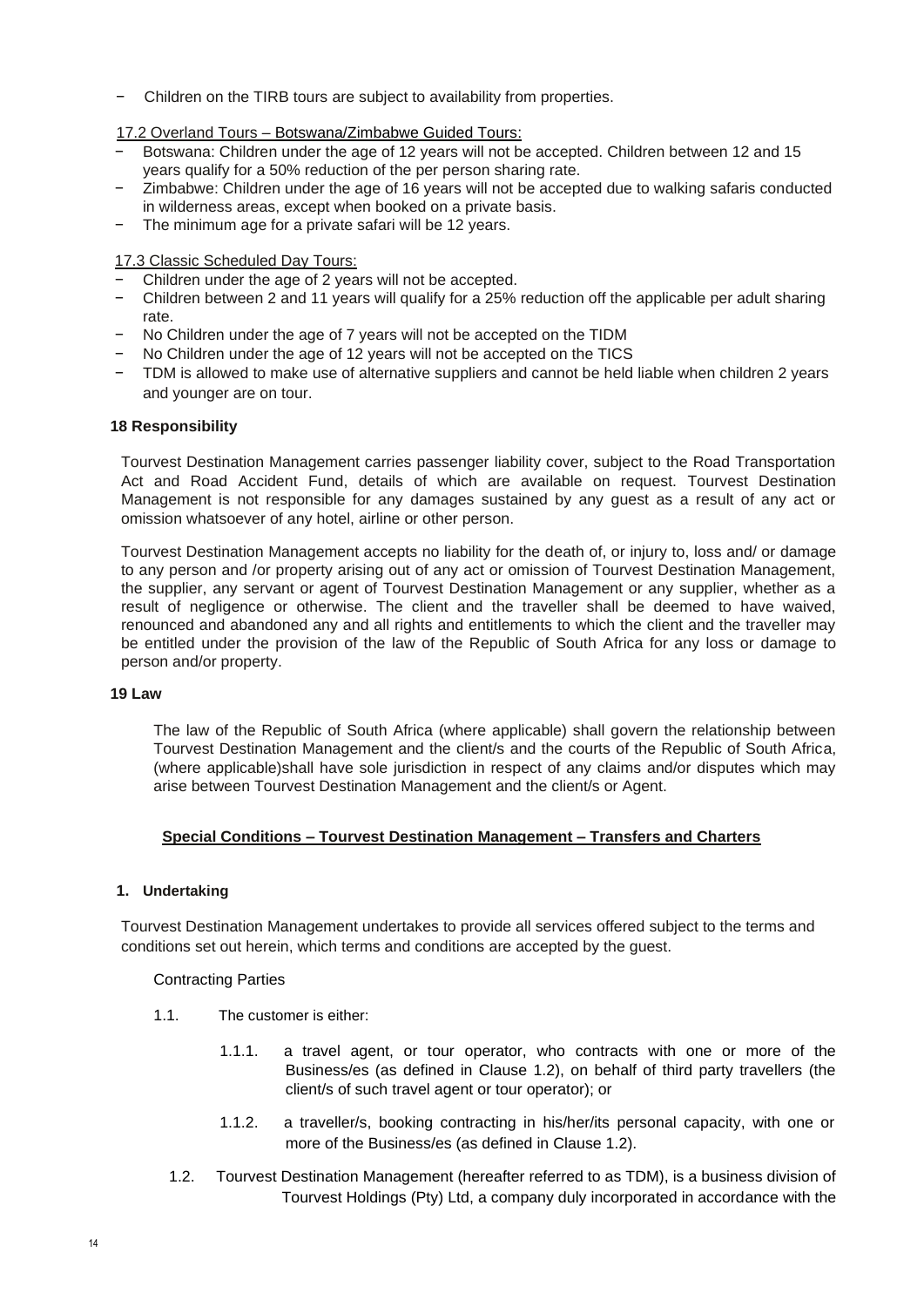Company Laws of South Africa, Registration Number 2008/003719/07. TDM operates its business under various brands (each brand is referred to as "the Business" and collectively as "the Businesses") . All such Businesses are registered members of the Southern Africa Tourism Services Association (SATSA). These Businesses currently are:

- 1.2.1. Tourvest DMC *(and its associated brands)*
- 1.2.2. Tourvest Destination Management
- 1.2.3. TDM Air
- 1.2.4. TEAM Sports Travel
- 1.2.5. Pure Sport and Pure Skiing
- 1.2.6. TEAM Destination Management
- 1.2.7. Great Safaris
- 1.2.8. Liberty Southern Africa
- 1.2.9. Tourvest Incentives / Meetings & Events
- 1.3. The Business/es possesses all licenses and permits necessary to conduct business as a tour operator in Southern Africa.

The customer chooses as its/his/her *domicilia et executandi* for all purposes under this Agreement, whether in respect of court process, notices or other documents or communications of whatsoever nature, arising from any transaction or claim, which is governed by these terms and conditions, the physical address and facsimile number set out in the customer particulars schedule. Any notice given by any party to any other, which is transmitted by facsimile copy to the addressee at the addressee's facsimile address for the time shall be presumed, until the contrary is proved by the addressee, to have been received by the addressee on the date of successful transmission thereof

## **2. Definitions**

- 2.1 Tourvest Destination Management is a business division of Tourvest Holdings (Pty) Ltd, a company duly incorporated in accordance with the Company Laws of South Africa, Registration Number 2008/003719/07. TDM operates its business under various brands (each brand is referred to as "the Business" and collectively as "the Businesses"). All such Businesses are registered members of the Southern Africa Tourism Services Association (SATSA)
- . 2.2 "Services" means the provision of accommodation and/or transportation and /or meals as offered by Tourvest Destination Management.
- 2.3 "Client" means individuals, groups, companies or others legal persons using the service of Tourvest Destination Management.
- 2.4 "Pax" means passengers travelling
- 2.5 "Arrival date" shall mean the scheduled date of arrival of the traveller(s) in the republic of South Africa.

The headings appear for reference only shall not influence interpretation of this agreement.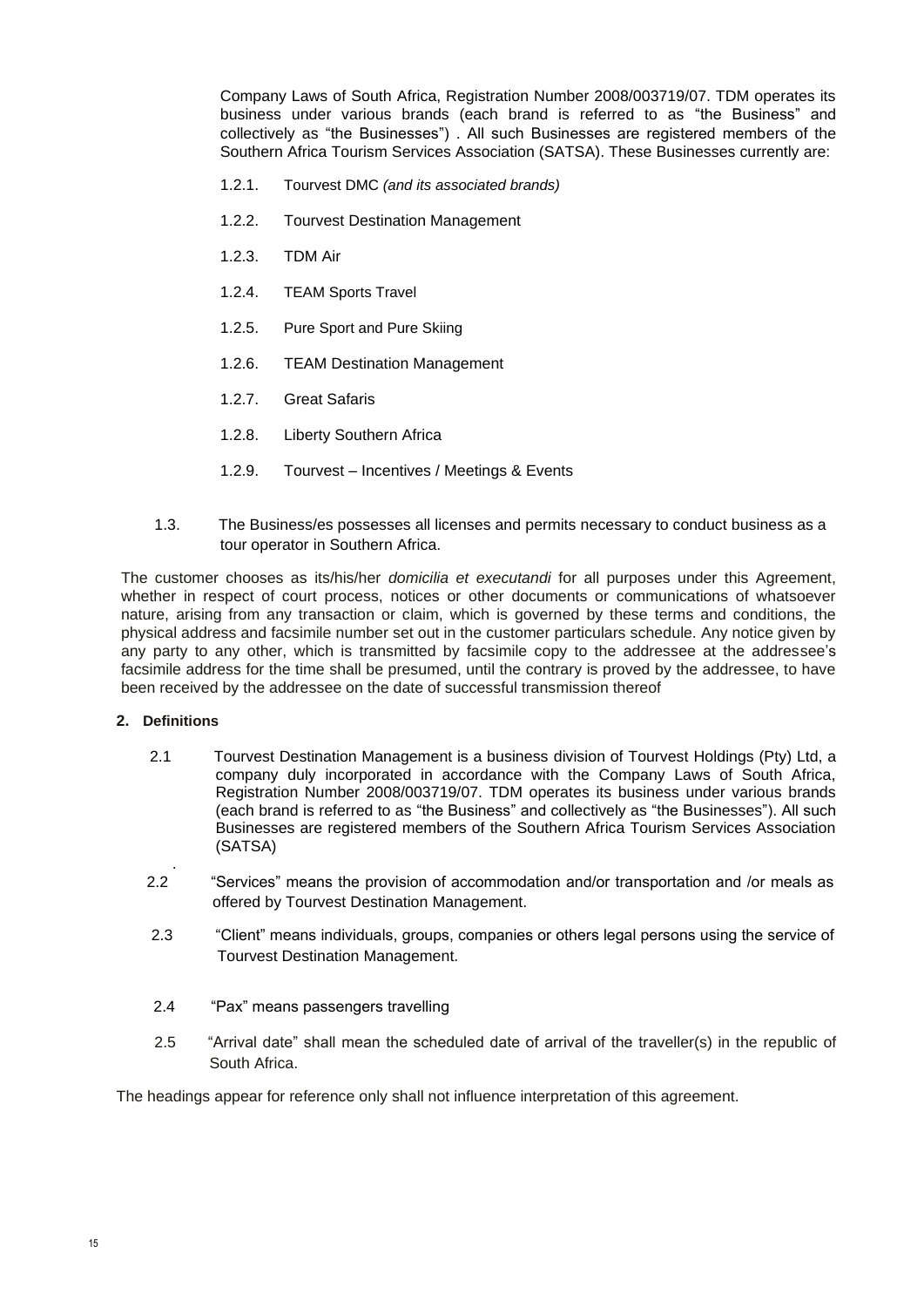# **3. Pricing**

- 3.1 Current prices and services are detailed on the rates provided, as contracted, and are quoted in South African Rands unless otherwise stipulated. Tourvest Destination Management expressly reserves the right to amend prices quotations in the event of unforeseen increases in supplier tariffs, taxes or other Government levies, tourism levies, fuel price increases, other taxes of whatever nature or other factors beyond its control.
- 3.2 All rates are calculated inclusive of VAT.
- 3.3 All quotations are valid only to the expiring date stated in the quotation and are subject to adjustment if the services quoted are not available at the time of booking. Quotations are based on itineraries and requirements specified by the client. Upon acceptance, any amendments requested by the client or traveller, which incur extra costs, are for the clients or travellers account, as the case may be.

## **4. Reservation**

If the client makes a booking on behalf of any party, the client warrants to Tourvest Destination Management that the client is authorised by such traveller to make reservations on behalf of such traveller and is acting as such traveller's agent and in so doing, binds such party to these conditions.

Upon the reservation being accepted by Tourvest Destination Management, the client warrants that the traveller has been informed of and is bound by the terms and conditions set out herein. The client indemnifies and holds Tourvest Destination Management harmless against all claims for damage, loss and injury which any traveller may claim against Tourvest Destination Management if such claim is excluded in terms hereof.

### **5. Payment Terms**

The client shall pay a deposit of Twenty Five per cent (25%) of the Transfer and Charter price to Tourvest Destination Management on booking the Transfer or Charter to secure the services. Final payment is due and payable 30 days prior to the commencement of services or departure.

In the event of any reservation being made within 30 days prior to departure, the total price shall be immediately due and payable within 72 hours. All Transfers and Charters booked within 30 days are subject to availability and are not quaranteed

Tourvest Destination Management expressly reserves the right to cancel any reservation where payment has not been made on the due date, without prejudice to claim compensation for all possible damages suffered due to the clients breach and the client hereby expressly accepts such rights

When payment is made in a different currency to the currency quoted in the brochure/quote, then acceptance of payment in a foreign currency must first be approved by the Business/es, and will be subject to the rate of exchange, applied by the Business/es' bankers at the time of receipt of payment. The customer shall be liable to effect payment to the Business/es of any shortfall (and the Business/es shall be responsible to reimburse the customer for any overpayment), resulting from exchange rate fluctuations.

Tourvest Inbound Operations a div of Tourvest Holdings (Pty) Ltd First National Bank Branch: Corporate Core Banking Account No: 62197033419 Branch Code: 255005 Johannesburg

# **6. Booking Conditions**

Tourvest Destination Management carries passenger liability insurance, details of which will be made available on request. It is strongly recommended that all clients take out comprehensive travel insurance including medical cover, as well as cancellation and curtailment covers, as Tourvest Destination Management does not cover this.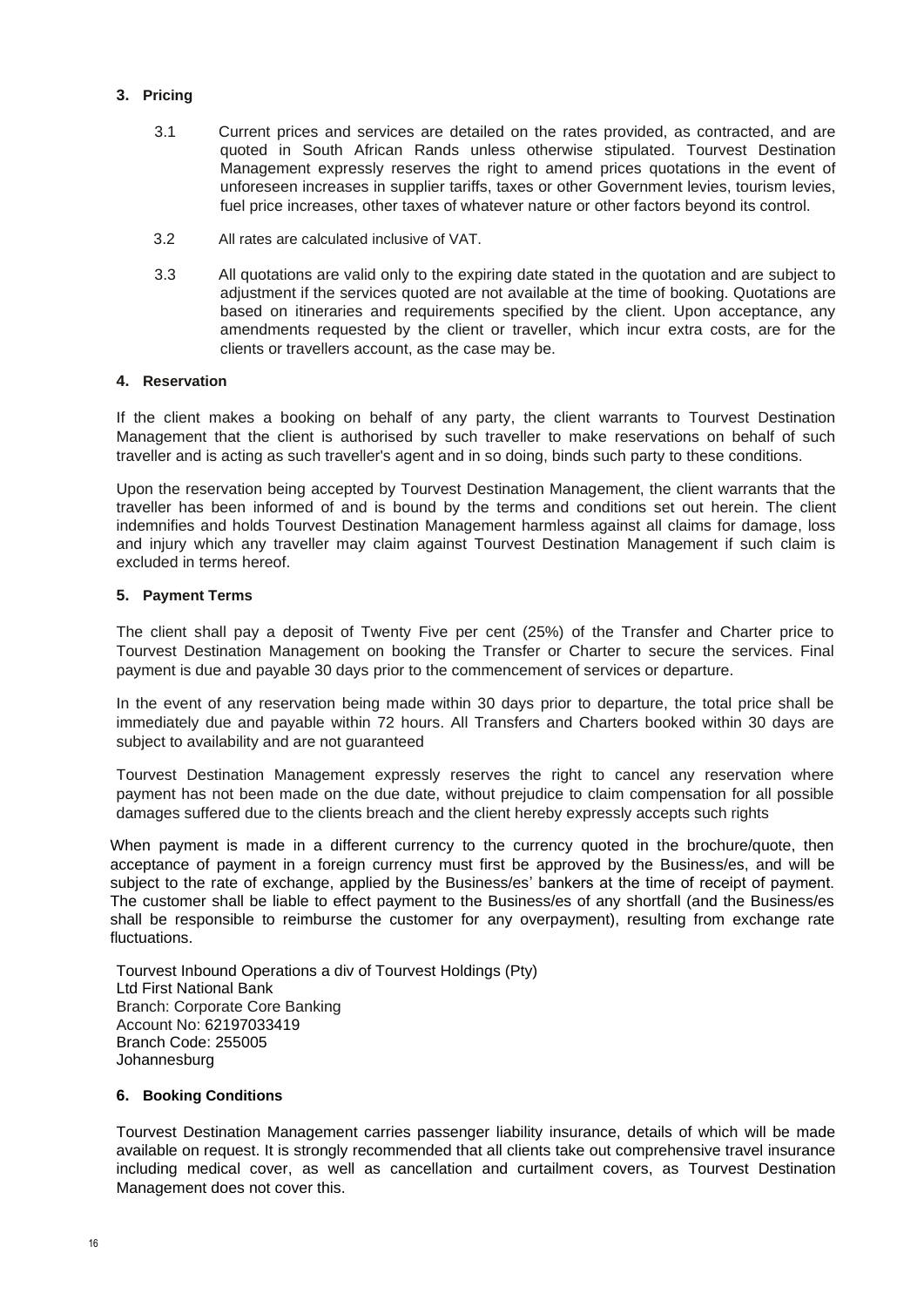- 6.1 Travellers should ensure that they at all times have appropriate insurance cover.
- 6.2 Tourvest Destination Management shall not be liable for any loss, damage or expenses of any nature whatever suffered by the client or any traveller arising from:
	- a) The loss of or any damage to property;
	- b) The cancellation or curtailment of any Transfer or Charter.
	- c) Sickness, quarantine, weather conditions, war, riots, and/ or any other cause of any nature whatever, however caused and whether as a result of Tourvest Destination Management negligence or otherwise.
- 6.3 Travellers may not carry any unlawful articles or substances whilst travelling in the Southern African region. Should any traveller contravene the aforesaid prohibitions, Tourvest Destination Management will be entitled to immediately exclude the offender from the tour and such traveller will be responsible for his or her own repatriation and all costs associated therewith. Tourvest Destination Management will under no circumstance assist any such offender in any dealings or negotiations with any authority.
- 6.4 Should the Business/es appoint/ed tour guide or driver in respect of any Transfer or Charter then the traveller shall be obliged to comply with all reasonable instructions of such driver or tour guide. The Business/es reserves the right to terminate the Transfer or Charter of any traveller who wrongfully or unlawfully fails to adhere to the reasonable instructions of an appointed driver or tour guide, and/or causes any wrongful disruption, disturbance or nuisance to any other traveller, tour group or service provider.
- 6.5 Tourvest Destination Management reserves the right to alter or substitute routes, refreshments, meals, accommodations, itineraries, tours, services, vehicles and/or other arrangements should conditions necessitate. Tourvest Destination Management will offer substitutes of equal value and will inform the client of any known changes before departure.

### **7 Transportation**

Transportation is in air- conditioned coaches, touring vehicles, minibuses or sedan vehicles appropriate to the requirements of the Charter or Transfer. Tourvest Destination Management therefore reserves the right to use smaller vehicles should the number of guests participating reduce sufficiently to warrant this.

- 7.1 In the event of Tourvest Destination Management sub-contracting a vehicle, it is agreed that the substituted vehicle operator shall act as an independent contractor, and subject to the sub-contractors liability cover.
	- 7.2 The customer, in a sub-contracted vehicle agrees to indemnify Tourvest Destination Management against any claim for damages

### **8 Delays**

Tourvest Destination Management shall not be responsible for the consequences of any delays whether arising from accidents, breakdowns, or any other cause what so ever.

### **9 Standards and Safety**

Tourvest Destination Management undertakes that;

- 9.4 Vehicles provided are large enough to accommodate the number of guests and luggage.
- 9.5 All drivers/guides are licenced in terms of local legislation
- 9.6 All vehicles comply with relevant safety regulations.

### **10 Passports and Visas**

The onus is on the traveller or their agent to ensure that their passports are valid for travel and that they are in possession of valid visas for all countries being visited and that all necessary health certificates for these destinations are in order.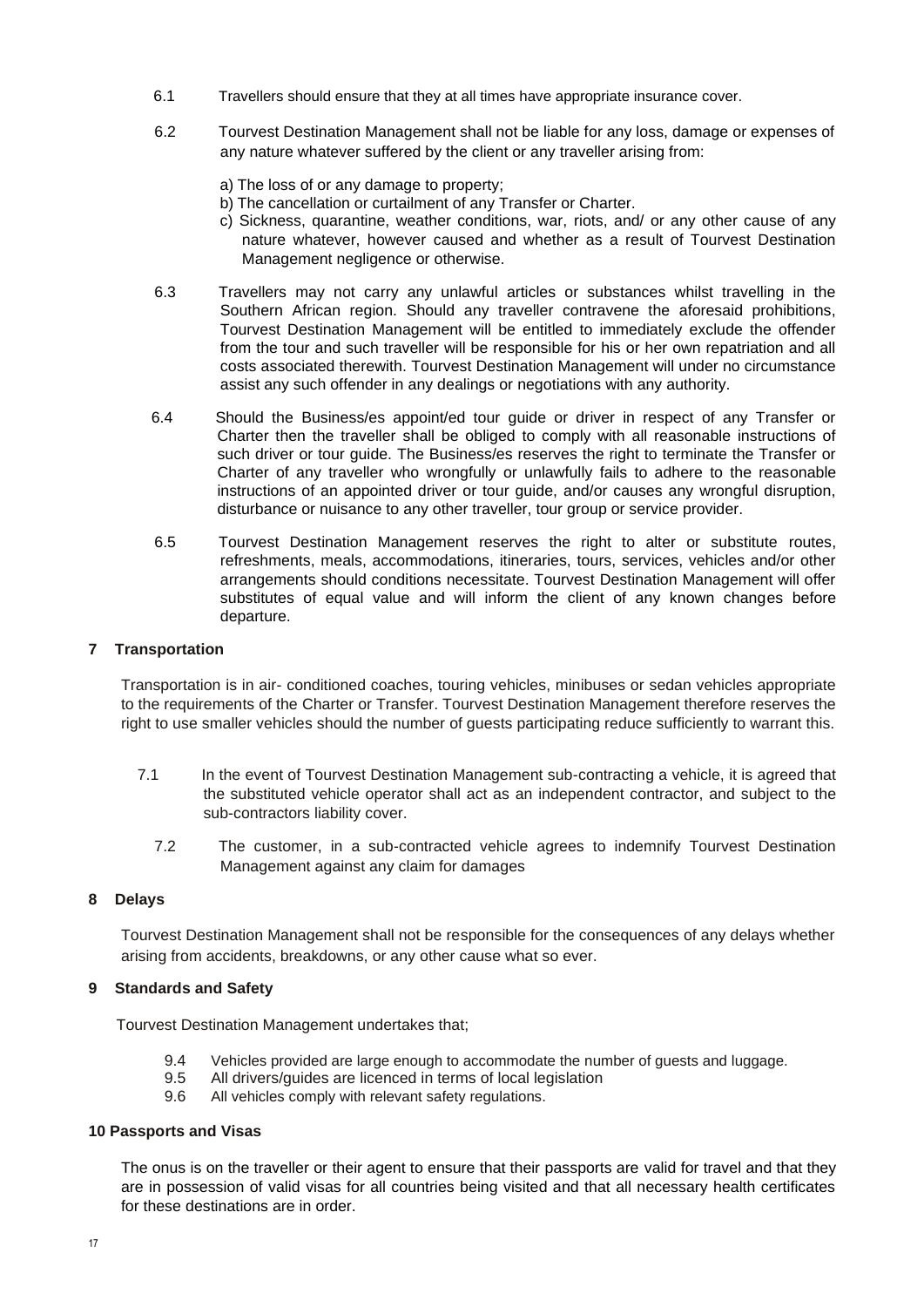# **11 Luggage**

Tourvest Destination Management accepts no responsibility for loss or damage to luggage or personal property from whatsoever causes arising. Guests are advised to take up adequate insurance cover.

### **12 Right of Admission Reserved**

Tourvest Destination management reserves the right at its discretion to decline to accept or retain any person as a guest. Guests shall obey every lawful instruction of any employee of Tourvest Destination Management.

### **13 Smoking**

In accordance with international practice and as a courtesy to non-smoking passengers, the traveller's co-operation is required in implementing a policy of prohibiting smoking on vehicles. At no time and under no circumstance is smoking permitted on vehicles. The guide or driver will ensure that sufficient comfort stops are made to enable travellers to smoke.

### **14 Cancellation Fees**

Should the reservation be cancelled, the following cancellation fees will be due and payable. All cancellations must be made in writing and shall be effective only on the date which Tourvest Destination Management receives the notice of cancellation –

All percentages refer to the total booking value

### 14.1 TDM Charters

| 30 days or more prior to travel date  | 0% of total price   |
|---------------------------------------|---------------------|
| 21-29 days prior to travel date       | 25% of total price  |
| 14-20 days prior to travel date       | 50% of total price  |
| 7-13 days prior to travel date        | 70% of total price  |
| less than 7 days prior to travel date | 100% of total price |
|                                       |                     |

No shows will be charged 100%

### 14.2 TDM Transfers

100% cancellation will be charged for transfers cancelled within 24 hours No shows will be charged 100%

# **15 Child Policy**

There is no discount for children booked on scheduled transfers.

### **16 Responsibility**

Tourvest Destination Management carries passenger liability cover, subject to the Road Transportation Act and Road Accident Fund, details of which are available on request. Tourvest Destination Management is not responsible for any damages sustained by any guest as a result of any act or omission whatsoever of any hotel, airline or other person.

Tourvest Destination Management accepts no liability for the death of, or injury to, loss and/ or damage to any person and /or property arising out of any act or omission of Tourvest Destination Management, the supplier, any servant or agent of Tourvest Destination Management or any supplier, whether as a result of negligence or otherwise. The client and the traveller shall be deemed to have waived, renounced and abandoned any and all rights and entitlements to which the client and the traveller may be entitled under the provision of the law of the Republic of South Africa for any loss or damage to person and/or property.

### **17 Law**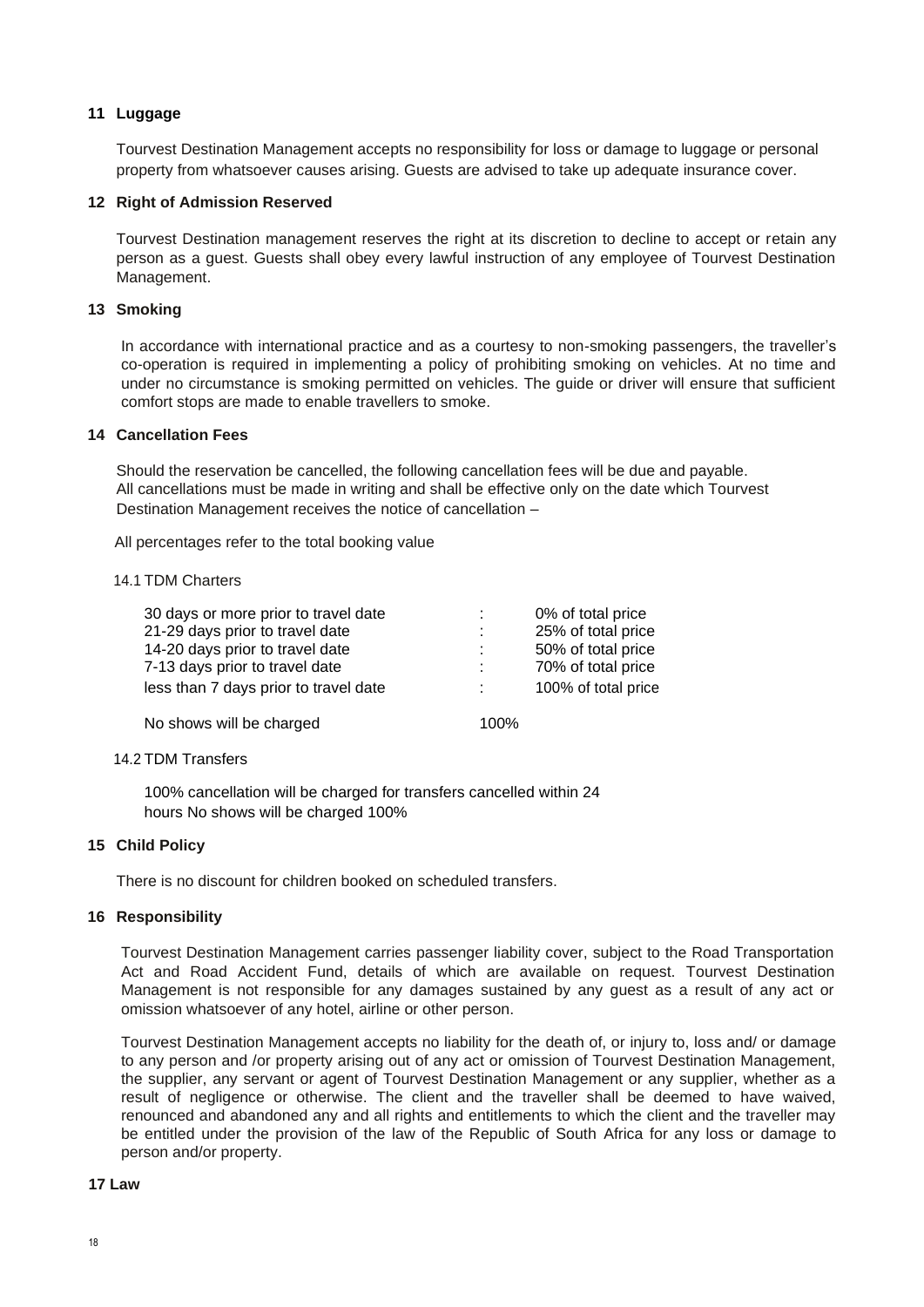The law of the Republic of South Africa (where applicable) shall govern the relationship between Tourvest Destination Management and the client/s and the courts of the Republic of South Africa, (where applicable) shall have sole jurisdiction in respect of any claims and/or disputes which may arise between Tourvest Destination Management and the client/s or Agent.

### **Special Conditions – Tourvest Destination Management – TDM Beds**

### **1. Undertaking**

Tourvest Destination Management undertakes to provide all services offered subject to the terms and conditions set out herein, which terms and conditions are accepted by the guest.

Contracting Parties

- 1.1. The customer is either:
	- 1.1.1. a travel agent, or tour operator, who contracts with one or more of the Business/es (as defined in Clause 1.2), on behalf of third party travellers (the client/s of such travel agent or tour operator); or
	- 1.1.2. a traveller/s, booking contracting in his/her/its personal capacity, with one or more of the Business/es (as defined in Clause 1.2).
- 1.2. Tourvest Destination Management (hereafter referred to as TDM), is a business division of Tourvest Holdings (Pty) Ltd, a company duly incorporated in accordance with the Company Laws of South Africa, Registration Number 2008/003719/07. TDM operates its business under various brands (each brand is referred to as "the Business" and collectively as "the Businesses") . All such Businesses are registered members of the Southern Africa Tourism Services Association (SATSA). These Businesses currently are:
	- 1.2.1. Tourvest DMC *(and its associated brands)*
	- 1.2.2. Tourvest Destination Management
	- 1.2.3. TDM Air
	- 1.2.4. TEAM Sports Travel
	- 1.2.5. Pure Sport and Pure Skiing
	- 1.2.6. TEAM Destination Management
	- 1.2.7. Great Safaris
	- 1.2.8. Liberty Southern Africa
	- 1.2.9. Tourvest Incentives / Meetings & Events
- 1.3. The Business/es possesses all licenses and permits necessary to conduct business as a tour operator in Southern Africa.

The customer chooses as its/his/her *domicilia et executandi* for all purposes under this Agreement, whether in respect of court process, notices or other documents or communications of whatsoever nature, arising from any transaction or claim, which is governed by these terms and conditions, the physical address and facsimile number set out in the customer particulars schedule. Any notice given by any party to any other, which is transmitted by facsimile copy to the addressee at the addressee's facsimile address for the time shall be presumed, until the contrary is proved by the addressee, to have been received by the addressee on the date of successful transmission thereof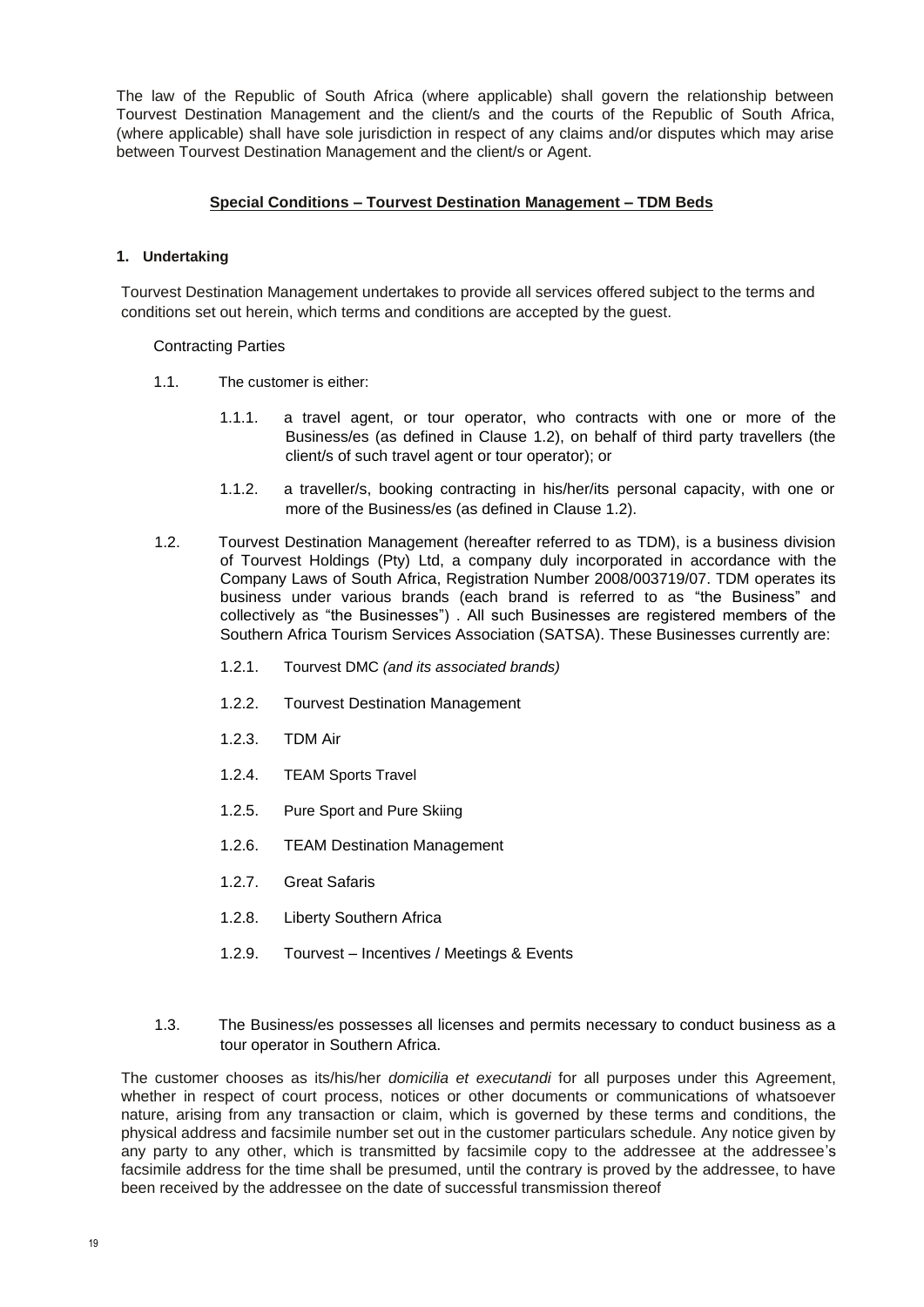## **2. Definitions**

- 2.1 Tourvest Destination Management is a business division of Tourvest Holdings (Pty) Ltd, a company duly incorporated in accordance with the Company Laws of South Africa, Registration Number 2008/003719/07. TDM operates its business under various brands (each brand is referred to as "the Business" and collectively as "the Businesses"). All such Businesses are registered members of the Southern Africa Tourism Services Association (SATSA).
- 2.2 "Services" means the provision of accommodation and/or transportation and /or meals as offered by Tourvest Destination Management.
- 2.3 "Client" means individuals, groups, companies or others legal persons using the service of Tourvest Destination Management.
- 2.4 "Pax" means passengers travelling
- 2.5 "Arrival date" shall mean the scheduled date of arrival of the traveller(s) in the republic of South Africa.

The headings appear for reference only shall not influence interpretation of this agreement.

### **3. Pricing**

- 3.1 Current prices and services are detailed on the rates provided, as contracted, and are quoted in South African Rands unless otherwise stipulated. Tourvest Destination Management expressly reserves the right to amend prices quotations in the event of unforeseen increases in supplier tariffs, taxes or other Government levies, tourism levies, fuel prices, other taxes of whatever nature or other factors beyond its control.
- 3.2 All rates are calculated inclusive of VAT.
- 3.3 All quotations are valid only to the expiring date stated in the quotation and are subject to adjustment if the services quoted are not available at the time of booking. Quotations are based on itineraries and requirements specified by the client. Upon acceptance, any amendments requested by the client or traveller, which incur extra costs, are for the clients or travellers account, as the case may be.

### **4. Reservation**

If the client makes a booking on behalf of any party, the client warrants to Tourvest Destination Management that the client is authorised by such traveller to make reservations on behalf of such traveller and is acting as such traveller's agent and in so doing, binds such party to these conditions.

Upon the reservation being accepted by Tourvest Destination Management, the client warrants that the traveller has been informed of and is bound by the terms and conditions set out herein. The client indemnifies and holds Tourvest Destination Management harmless against all claims for damage, loss and injury which any traveller may claim against Tourvest Destination Management if such claim is excluded in terms hereof.

### **5. Payment Terms**

Tourvest Destination Management expressly reserves the right to cancel any reservation where payment has not been made on the due date, without prejudice to claim compensation for all possible damages suffered due to the clients breach and the client hereby expressly accepts such rights

The client shall pay Tourvest Destination Management in full, 30 days prior to an accommodation voucher being issued and released.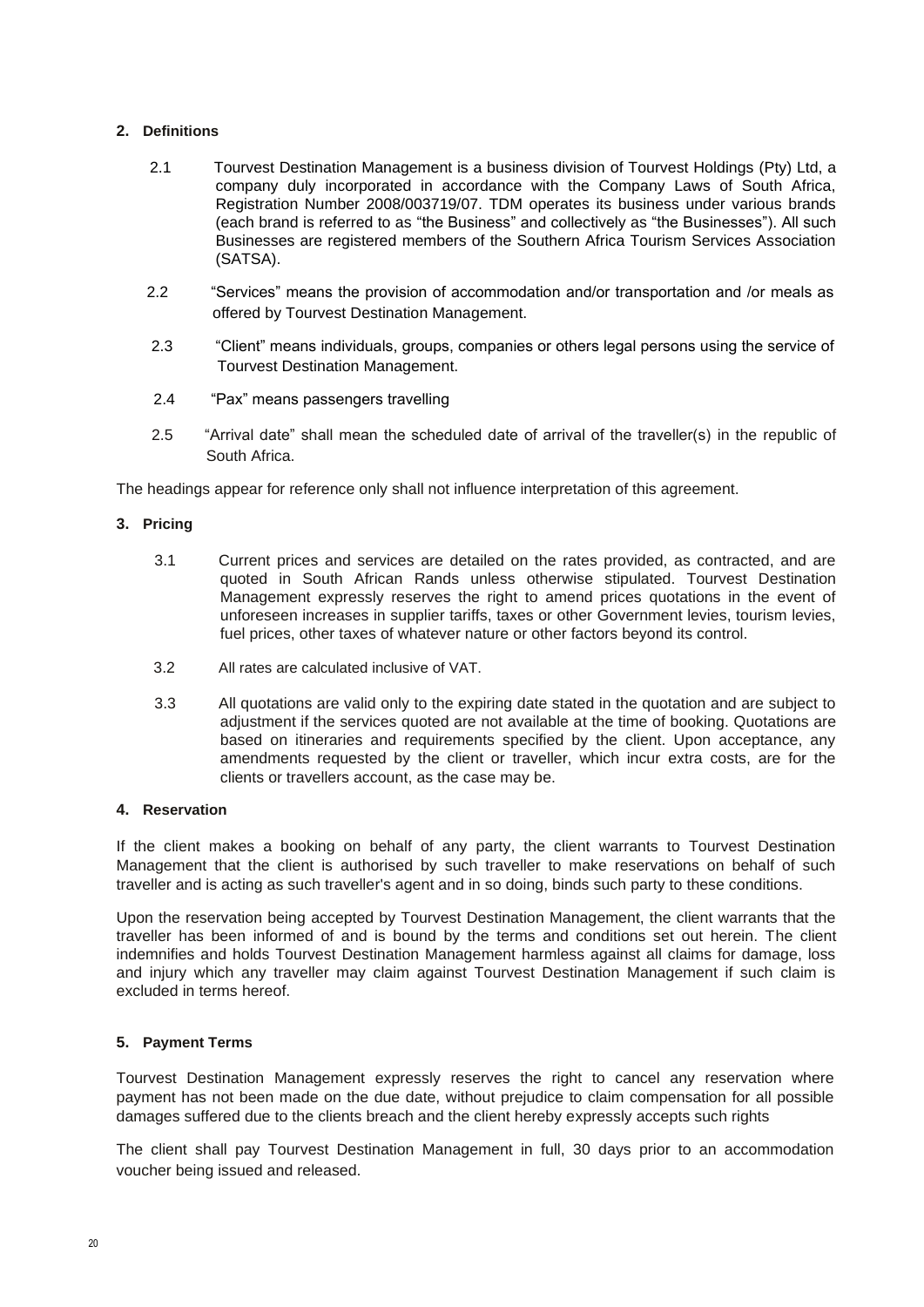Hotels will not accept any booking without a valid TDM Beds accommodation voucher being presented upon arrival

When payment is made in a different currency to the currency quoted in the brochure/quote, then acceptance of payment in a foreign currency must first be approved by the Business/es, and will be subject to the rate of exchange, applied by the Business/es' bankers at the time of receipt of payment. The customer shall be liable to effect payment to the Business/es of any shortfall (and the Business/es shall be responsible to reimburse the customer for any overpayment), resulting from exchange rate fluctuations.

Tourvest Inbound Operations a div of Tourvest Holdings (Pty) Ltd First National Bank Branch: Corporate Core Banking Account No: 62197033419 Branch Code: 255005 Johannesburg

#### **6. Accommodation**

Accommodation is as specified in the TDM Beds voucher and is based on two people sharing on a bed and breakfast basis. Game Lodge vouchers are based on Full Board basis (3 meals and 2 Game Drives Daily). The use of specific accommodation is subject to availability.

#### **7. Meals**

Meals included are as specified in the TDM Beds accommodation voucher.

#### **8. Cancellation Fees**

The Business/es cancellation charges as follows:

#### 8.1 TDM Beds City Hotels

| 30 days or more prior to travel date  |      | 0% of total price   |
|---------------------------------------|------|---------------------|
| 21-29 days prior to travel date       | ÷    | 25% of total price  |
| 14-20 days prior to travel date       | ÷.   | 50% of total price  |
| 7-13 days prior to travel date        | ÷    | 70% of total price  |
| less than 7 days prior to travel date | ÷    | 100% of total price |
| No Shows                              | 100% |                     |

8.2 TDM Beds Game Lodges

| 45 Days prior to travel date         | : 15% of the total lodge costs |
|--------------------------------------|--------------------------------|
| 44 - 30 Days prior to travel date    | : 25% of the total lodge costs |
| 29 - 22 Days prior to travel date    | : 30% of the total lodge costs |
| 21 - 15 Days prior to travel date    | : 50% of the total lodge costs |
| 14 days or less prior to travel date | : 80% of the total lodge costs |

No Shows 100%

- 8.3 Any further special cancellation charges that, for example may apply for peak periods, as is set out in the Business/es booking confirmation (which shall take precedence and substitute the cancellation charges due in terms of cancellation charges as stated above.
- 8.4 All cancellation charges of the supplier/s of the products and services, to which the booking relates, save that the liability of the customer shall be in respect of the greater of either the cancellation charges in respect of the above cancellation charges due,
- 8.5 No refunds will be made for no-shows, or any unused services irrespective of whether they form part of the basic inclusive tour price or whether they are in respect of prebooked optional arrangements.

#### **9. Child Policy**